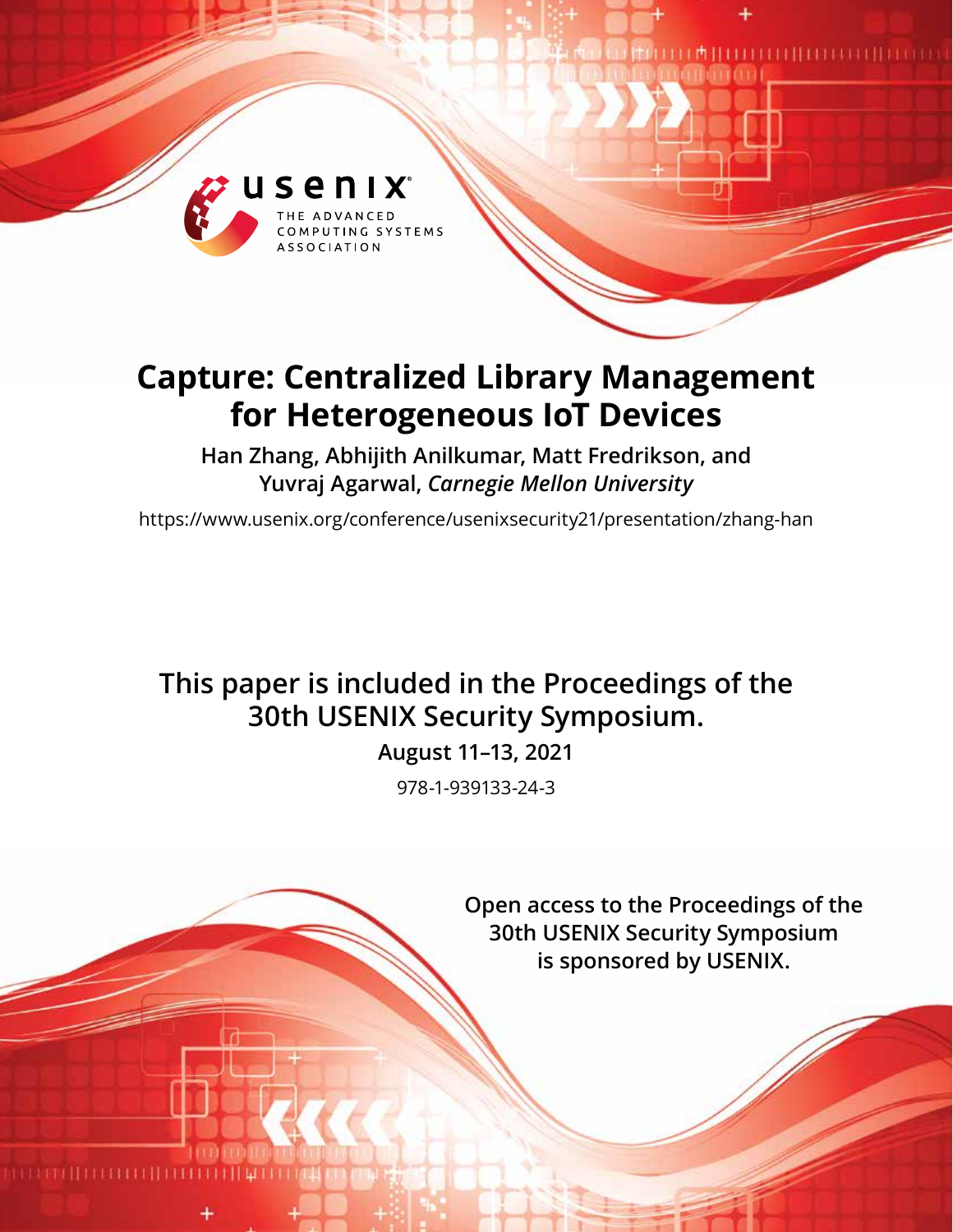## Capture: Centralized Library Management for Heterogeneous IoT Devices

Han Zhang *Carnegie Mellon University*

Abhijith Anilkumar *Carnegie Mellon University*

Matt Fredrikson *Carnegie Mellon University*

Yuvraj Agarwal *Carnegie Mellon University*

#### Abstract

With their growing popularity, Internet-of-Things (IoT) devices have become attractive targets for attack. Like most modern software systems, IoT device firmware depends on external third-party libraries extensively, increasing the attack surface of IoT devices. Furthermore, we find that the risk is compounded by inconsistent library management practices and delays in applying security updates—sometimes hundreds of days behind the public availability of critical patches—by device vendors. Worse yet, because these dependencies are "baked into" the vendor-controlled firmware, even security-conscious users are unable to take matters into their own hands when it comes to good security hygiene.

We present *Capture*, a novel architecture for deploying IoT device firmware that addresses this problem by allowing devices on a local network to leverage a *centralized* hub with third-party libraries that are managed and kept up-to-date by a single trusted entity. An IoT device supporting Capture comprises of two components: Capture-enabled firmware on the device and a remote driver that uses third-party libraries on the Capture hub in the local network. To ensure isolation, we introduce a novel *Virtual Device Entity* (VDE) interface that facilitates access control between mutually-distrustful devices that reside on the same hub. Our evaluation on a prototype implementation of Capture, along with 9 devices and 3 automation applets ported to our framework, shows that our approach incurs low overhead in most cases (<15% increased latency, <10% additional resources). We show that a single Capture Hub with modest hardware can support hundreds of devices, keeping their shared libraries up-to-date.

#### 1 Introduction

With their growing popularity, in-home Internet-of-Things (IoT) devices are becoming ripe victims for remote attacks, leading to high-profile incidents such as the Mirai botnet [5]. Compared to traditional network hosts, IoT devices are often more vulnerable due to weak credentials [40,60,83], insecure

protocols [43], and outdated software [57,61]. Making matters worse, despite their deployment in homes, these devices may connect directly to public Internet hosts to send data and even listen for incoming connections [30, 64]. If any of them are compromised, attackers can easily wreak further havoc by moving on to other devices on the same network [5, 80].

Although many current IoT exploits originate from misconfigurations, weak credentials, and insecure applications [3,40], the extensive use of third-party libraries in IoT devices may have security implications but remains overlooked. Vulnerabilities in common libraries, when left unpatched, can affect a massive number of devices (e.g., CallStrager [82] and Ripple20 [84]). The security impact of vulnerable libraries in *traditional* software systems is well-known [12, 14], with slow rollout of security-critical patches exacerbating the issue [21,41,49]. To understand whether this situation is as common in IoT, we conducted a study of 122 IoT firmware (Section 3), finding widespread use of common libraries. Matching firmware release dates to CVE disclosures, we observed significant delays in patching critical vulnerabilities (up to 1454 days), and inconsistent patch rollout even across the same vendor. As end-users are usually unable to address these vulnerabilities themselves, our findings call for better ways of managing third-party IoT libraries, mitigating potential threats arising from vulnerable libraries in the future.

Recent works in IoT security may partially alleviate this challenge, but each has its limitations (Table 1). Commercial IoT frameworks and operating systems (e.g., Microsoft Azure Sphere [48], AWS Greengrass [4], and Particle Device OS [53]) all assume the burden of managing a *limited* set of shared libraries provided by the OS. However, developers may use a variety of IoT libraries for functionality [54]. These OSes provide little protection for those custom libraries imported by developers. Alternatively, several proposals attempt to isolate vulnerable devices on the network [22,36,70]. Network isolation offers limited flexibility when it comes to mitigating the effects of compromised devices, so these approaches present an inherent security tradeoff whenever devices need Internet access.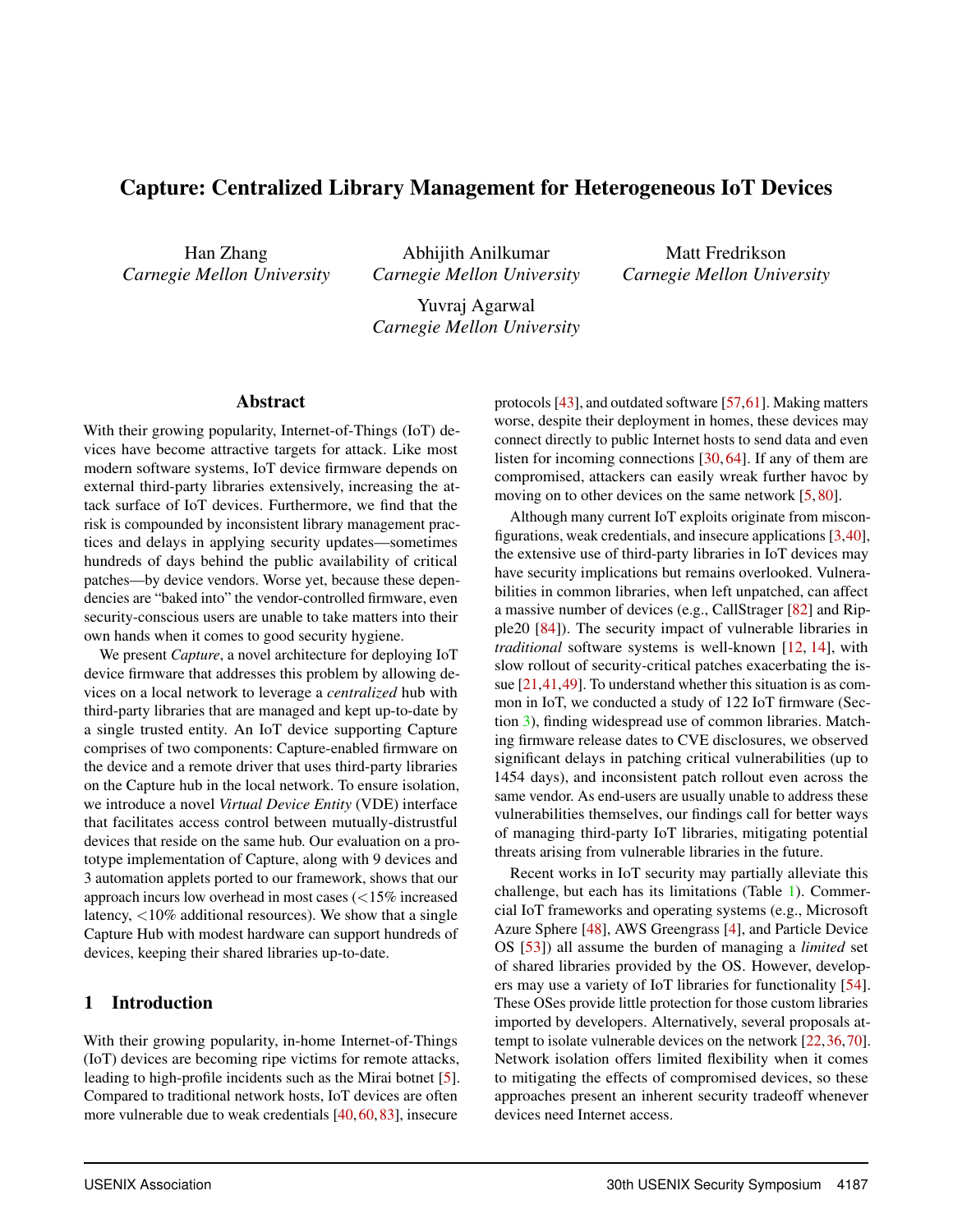|                                | <b>Automated Library</b> | <b>Prevent Malicious</b> | <b>Secure Custom</b> | No Firmware | No Application |
|--------------------------------|--------------------------|--------------------------|----------------------|-------------|----------------|
|                                | <b>Updates</b>           | Network Access           | Libraries            | Changes     | Code Changes   |
| Commercial IoT OS [4,48,53]    |                          |                          |                      |             |                |
| Network Isolation [22, 36, 70] |                          |                          | Partial              |             |                |
| Capture                        |                          |                          |                      |             | Optional       |

Table 1: Comparing Capture with other IoT security approaches. Commercial IoT OSes offer centralized management for a limited set of libraries. Network isolation blocks unnecessary network communications, limiting exposure of vulnerable libraries. Unless developed natively, existing IoT devices need to modify firmware to include either commercial OSes or Capture runtime. Application code built with existing OS APIs also needs to change accordingly for the new OS's APIs; for Capture, some integration approaches provide backward-compatible API interfaces, avoiding changes to app-level code.

We present *Capture*, an approach that aims to reduce the IoT attack surface stemming from vulnerable third-party libraries without compromising functionality. Capture is a novel software architecture for writing IoT firmware, which enables centralized management of third-party libraries, thus simplifying the deployment of security-critical patches to home IoT devices. Rather than a monolithic firmware running on an IoT device, Capture partitions firmware across the device and its driver on a central hub. The hub is a trusted entity under users' direct control and maintains libraries updated. When developing Capture-enabled devices, vendors can implement the remote driver to use libraries maintained by the hub rather than managing updates individually for each version of their firmware. To provide flexibility and backwards-compatibility, Capture still allows developers to deploy custom, "unsupported" libraries directly on the device firmware, but leverages isolation to reduce the attack surface and limit damages to others in case they become compromised.

To realize this vision, we must address several challenges. First, since Capture splits devices into local firmware and drivers, traditional device network identifiers such as MAC and IP addresses are too coarse. Instead, we propose a novel abstraction, *Virtual Device Entity*s (VDE) — a combination of device, driver, and associated accounts and network configurations on the hub — as the basis for managing devices across hardware and facilitating access control.

Second, since we move part of the firmware functionality from device hardware onto a shared, centralized hub, we must ensure that drivers running on the hub are properly isolated from each other such that they function the same way as they did on the dedicated hardware. This is especially important so that even if a device is compromised it cannot affect the other devices on the hub. We place every VDE into its own subnet attached to a unique virtual network interface (vNIC). By blocking inter-vNIC traffic, we prevent devices from sending network packets to each other. We also assign unique user accounts and utilize Linux security primitives to isolate shared resources on the hub.

Finally, as Capture represents a significant shift in the conventional IoT architecture for developers, we take steps to

simplify the migration of existing IoT devices to our framework. We design and evaluate three integration approaches based on how current IoT devices are implemented — OS Default Library Replacement, Existing IoT Framework Extension, and Native Driver Development — showing that Capture can be adopted by developers by changing a few lines of code in their existing firmware.

We developed a prototype Capture Hub on a Raspberry Pi 3 (RPi 3), and migrated 9 open-source IoT applications ranging from streaming cameras to extensible "smart" mirror displays into the framework. These applications cover a variety of hardware platforms, from embedded real-time micro-controllers to fully-provisioned Linux installations. In addition, we implemented 3 home automation applets on IFTTT [38], which provide additional macro-benchmarking data. Our evaluation shows that porting an application is often straightforward, while using Capture introduces a modest latency increase (15% on average,  $\langle 23 \rangle$  ms in most cases). We believe this is imperceptible from a typical user's perspective, although it may vary depending on the set of applications that are installed. In particular, for IoT automation platforms such as IFTTT, the overhead of Capture is negligible compared to the time needed to communicate with the cloud backend. Applications that rely on throughput also fare well, experiencing 34% overhead on average, which we found preserves qualitative functionality. Importantly, our results show that the hub itself scales well to many devices: the inexpensive RPi 3 prototype can easily accommodate on the order of 50 devices without over-subscription, with more capable hardware allowing hundreds of independent devices.

In summary, we make the following contributions:

- We present Capture, a novel architecture for deploying IoT firmware in a way that supports centralized management of third-party libraries, thus eliminating the need for timely updates from individual vendors.
- We introduce Virtual Device Entities (VDEs) to securely manage devices in Capture, and isolate untrusted components running on shared hardware from each other.
- We propose three integration approaches for migrating existing IoT devices to Capture. Our evaluation on 9 open-source IoT devices shows that these apps can be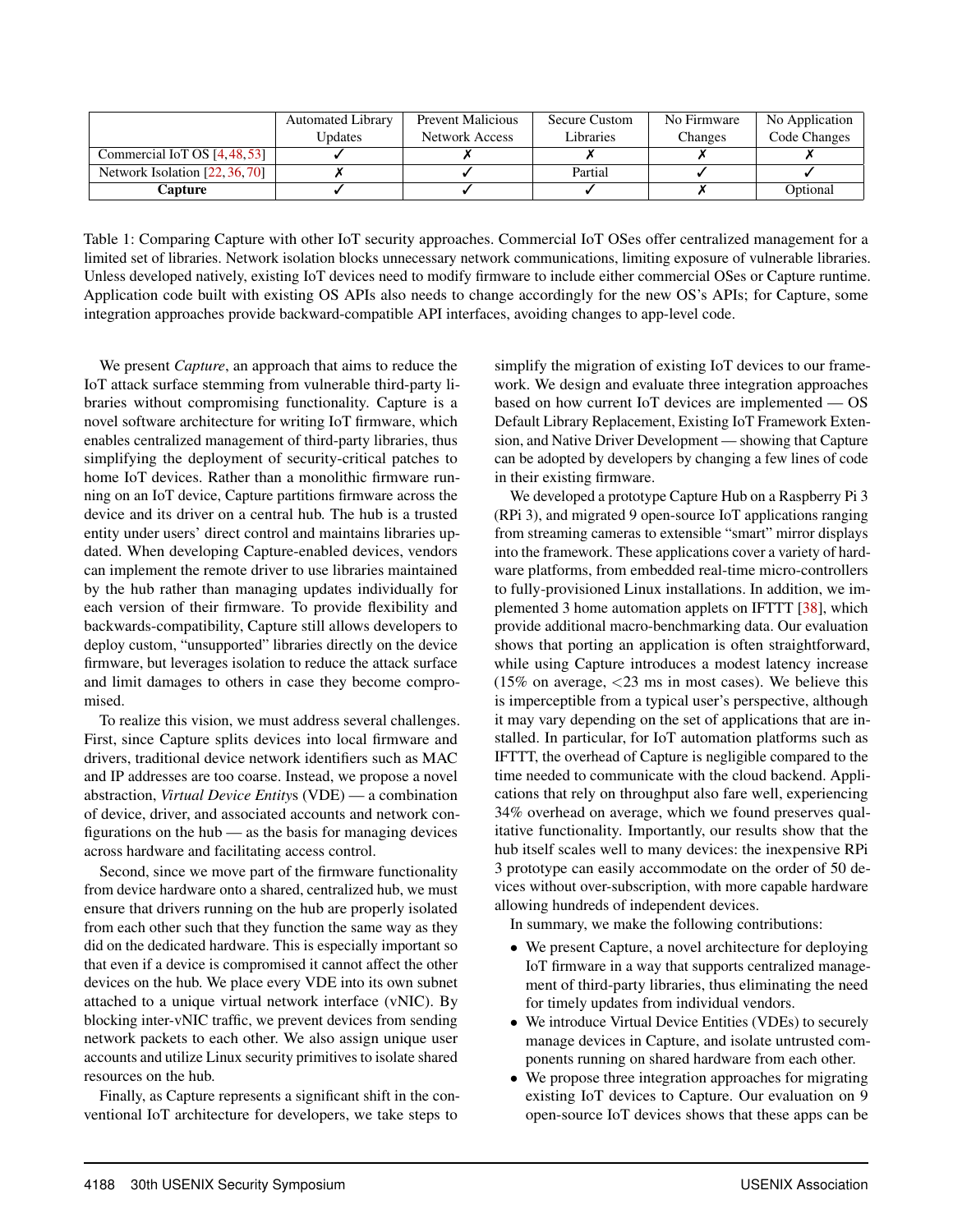

Figure 1: Current IoT device software stacks and network communication. Devices have a variety of platforms (ARM Cortex-M, ESP32) but utilize similar third-party libraries.

migrated to Capture with minimal changes.

• We implement a prototype of Capture on a RPi 3 and evaluate its performance for 9 IoT apps and 3 IFTTT applets. We show that Capture incurs low performance overhead  $\langle$  <15% latency increases and  $\langle$  10% extra on-device resources on average) and a single Capture Hub can support dozens to hundreds of local devices. The code is available at https://github.com/ synergylabs/iot-capture.

#### 2 Background and Setting

In this section, we provide essential background on the IoT setting that we assume for the rest of the paper. Interested readers are encouraged to read the comprehensive SoK paper by Alrawi et al. [3] for additional details on IoT deployments and security considerations.

IoT Device Software Stack. Figure 1 illustrates three representative IoT devices and their software architecture based on teardown blogs [1, 18]. IoT devices use a variety of microcontrollers (MCUs) with different capabilities. For example, devices using ARM Cortex-M MCU can run a version of Linux, supporting numerous Linux libraries (e.g., OpenSSL). Meanwhile, more inexpensive devices often use less capable MCUs, such as Espressif ESP-32 with 520 KB RAM [26]. They also use light-weighted RTOSes and libraries (e.g., wolf-SSL) to reduce resource use. Given that IoT developers often focus their effort on building compelling application software (e.g. App A, B, C in the figure), alternative IoT platform designs have been proposed (e.g., HomeOS [19], Azure Sphere [48], Particle OS [53]) which offer low-level OS and library security updates as a service, enabling developers to focus on applications using a limited set of APIs.

Home IoT Networking. During the installation of a device in their home, users typically connect IoT devices to the Internet either directly by associating them with their home WiFi router, or through a vendor-provided hub (e.g. Samsung's SmartThings hub or the Philips Hue bridge) which

is then cloud-connected. Internet-connected devices can be publicly accessible (via Network Address Translation (NAT) from routers) due to functionality requirements, but may be reachable from Internet attackers as well [11, 81]. Although sometimes devices can be restricted to not access the Internet, they can still communicate with other devices on the LAN without users' involvement using, for example, the UPnP protocol [40, 42]. This can lead to cross-device exploits and escalation attacks [5, 82].

Figure 1 shows an example IoT home deployment with three devices that communicate with external hosts, including the vendor's proprietary cloud, the IFTTT automation service, and possibly generic cloud service providers such as AWS or Azure. In this example, however, not all devices are equally secure. Device A and Device B both use OpenSSL, but Device A uses an outdated version (1.1.0a) as compared to Device B (1.1.0c). Device C, which runs on limited hardware, makes use of a lighter-weight SSL library (WolfSSL). Even in a small deployment, it may be common to see a wide range of security-critical third-party libraries in use, becoming even more of an issue in realistic settings.

## 3 Third-Party Libraries in IoT

In this section, we seek to address two key questions which are largely unanswered. Namely, *how prevalent is third-party library usage among existing IoT devices*, and *how diligent are device vendors when it comes to releasing firmware updates that patch critical security vulnerabilities?*

Previous studies [10, 49, 86] that focus mainly on network equipment report widespread vulnerabilities, some of which can be attributed to unpatched third-party libraries. A recent study focusing on smart appliances reports similar findings [3]. However, these studies do not address the state of affairs on current IoT devices, and in particular on how frequently libraries are used and updated. To fill this gap in our knowledge, we conducted a measurement study on 122 firmware releases from 26 devices and 5 popular vendors. We find that thirdparty library use is prevalent, and even more concerning, that security-essential libraries like OpenSSL often remain unpatched for hundreds of days.

#### 3.1 Data Collection

Retrieving Library Information. A potential approach is to analyze the binary images of publicly available firmware images. However, despite the availability of analysis tools [20, 33], validating the resulting information would be timeconsuming and error-prone, and the number of devices with easily obtainable firmware images is limited. Instead, we collect vendor-reported information about the use of GPL open-source libraries in firmware release notes, as this disclosure is required by the license terms. While our results may thus exclude information about closed-source and non-GPL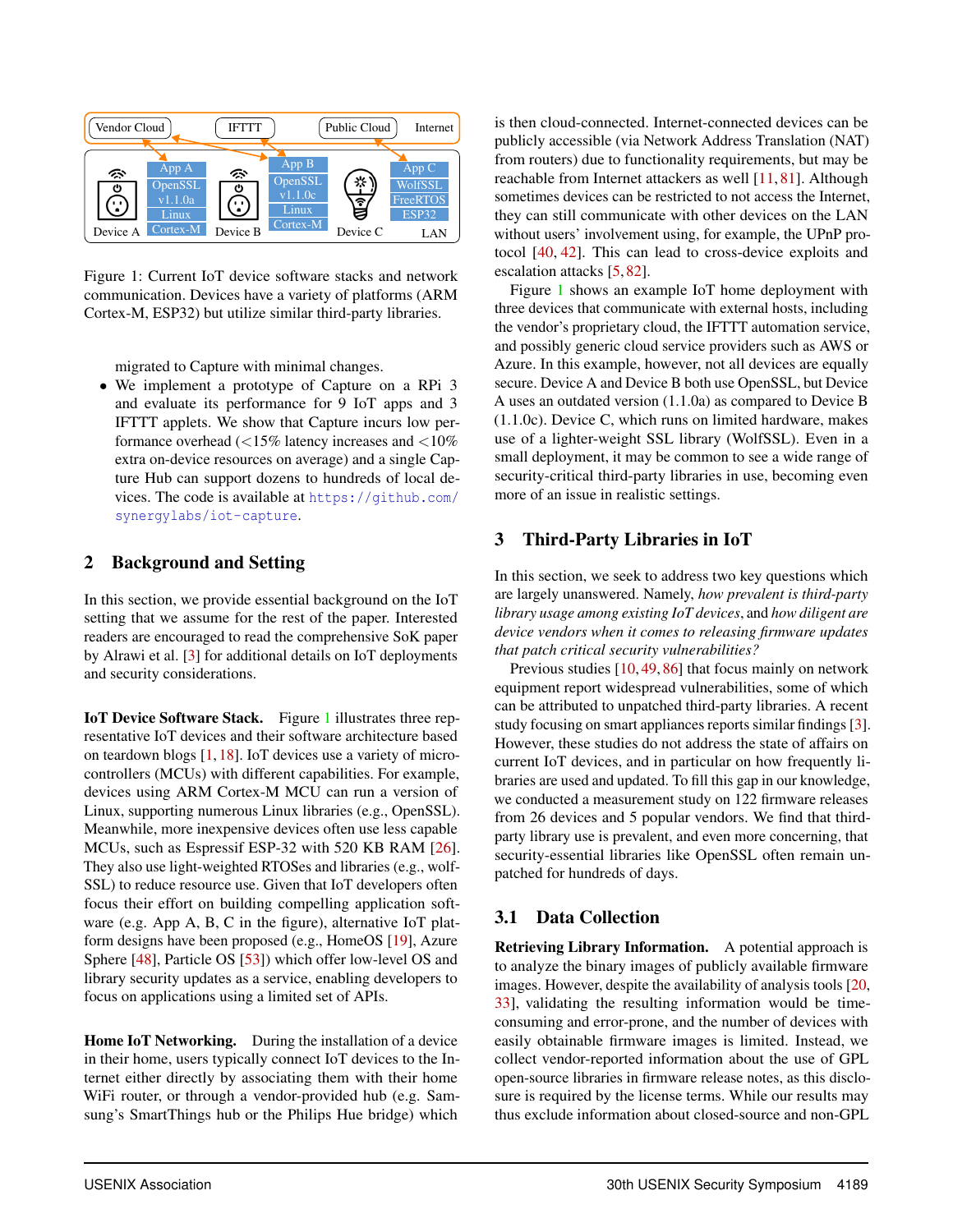| Vendor        | <b>BLK</b> | TP |    |     | Ring Nest D-Link | Total |
|---------------|------------|----|----|-----|------------------|-------|
| Devices       | 12         |    |    |     |                  | 26    |
| Firmware      | 12         | 2  |    | 74  | 32               | 122   |
| Libraries     | 80         |    | 53 | 290 | 93               | 441   |
| Lib. versions | 103        |    | 55 | 400 | 114              | 654   |

Table 2: Summary of devices and vendors included in the measurement. We skip firmware for network equipment since our focus is on smart devices. BLK — Belkin, TP — TP-Link.

third-party libraries, we note that this will, if anything, underrepresent the true prevalence of third-party library use in IoT devices. We used this approach to collect all available data for 441 unique libraries across 122 firmware releases from 5 IoT vendors, dating back to 2011. We manually collected library names and version numbers for 122 firmware releases.

Firmware Selection. We selected 5 popular device vendors (Belkin, TP-Link, Ring, Nest, and D-Link) since we were able to find consistent, detailed information about their firmware releases with the required third-party library information. Table 2 summarizes 122 firmware releases we collected data about. Nest and D-Link provide the most comprehensive information about their firmware release history, dating back to 2011. We use these historical releases to analyze longitudinal patching behaviors. Belkin and TP-Link maintain public information for a single firmware version for each device still under support. Ring releases one summary for all open-source libraries used in their devices, which we categorize as a single generic device with a single firmware release. Table 3 includes individual device details.

#### 3.2 Results

From the collected data, we aim to characterize two main statistics: the prevalence of third-party library usage in IoT firmware images across vendors, and the characteristics of patch release over time. In particular, our goal for the latter statistic is to understand how quickly a new firmware image is released after a third-party library is updated in response to a known CVE with a corresponding moderate or high severity.

Prevalence. As expected, we found that IoT devices use third-party libraries extensively. Table 2 shows that the 122 firmware releases we studied disclosed 441 unique opensource libraries. Counting libraries with different version numbers as unique, this number increases to 654. While some vendors consistently use the same version across images, others do not: for example, of the 12 Belkin devices we studied (each corresponding to one image), there are 80 unique libraries spanning 103 library versions. This finding already suggests problematic patching behavior. While there is a significant variation in the range of libraries in use (441 across



Figure 2: List of the most common libraries in all 26 devices across vendors. Among 26 devices, over 50% use these libraries. The most popular ones, OpenSSL and BusyBox, are used by 92.31% and 88.46% of devices. We also show the percentage of vendors who use these libraries on their devices.

just 26 devices), there is a common subset across devices. Figure 2 shows the most popular libraries, appearing in at least 50% of the devices. OpenSSL and BusyBox are ubiquitous, used by 92.31% and 88.46% out of a total of 26 devices.

Patching Practices. To better understand the security risk of third-party library use, we examine firmware releases longitudinally, and their alignment with library patches and CVE disclosures. Since historical release data was only available for 5 devices from Nest and D-Link, we use 100 firmware releases for these devices, for a 7-year period (2011-2018).

We pick OpenSSL to study library patching practices for two reasons. First, OpenSSL is a popular library used by all vendors in our dataset, except for Ring which uses GnuTLS. Second, OpenSSL is critical for software security and has a well-documented history of vulnerability discoveries and patches [52]. By examining OpenSSL versions in firmware releases and OpenSSL's update history, we analyze vendors' patching behaviors and outstanding vulnerabilities over time.

Figure 3 shows the "age" of the OpenSSL library, defined as the number of days elapsed since the release date of a particular version. The dashed lines represent the library ages used in different device firmware, while the solid green lines represent the ideal case where the devices can always use the *most up-to-date* library versions. As shown in these dashed lines, device firmware updates routinely lag behind using the latest versions of OpenSSL. In some cases, this extends for hundreds of days. For example, Nest Protect's last firmware release on 2016-07-13 used a 1525 days old OpenSSL version, while the latest available one was released on 2016-05-03 (only 71 days old). Furthermore, there are often multiple new firmware releases made by vendors without incorporating the up-to-date library version, suggesting a missed opportunity. Notably, even devices from the *same* vendor often use different library versions, highlighting the challenge of coordinating upgrades.

The Nest Learning Thermostat appears to have the best patching practices among devices in our study; it sometimes even used the latest OpenSSL (red circles in Figure 3). However, a closer look at how this aligns with known vulnerabili-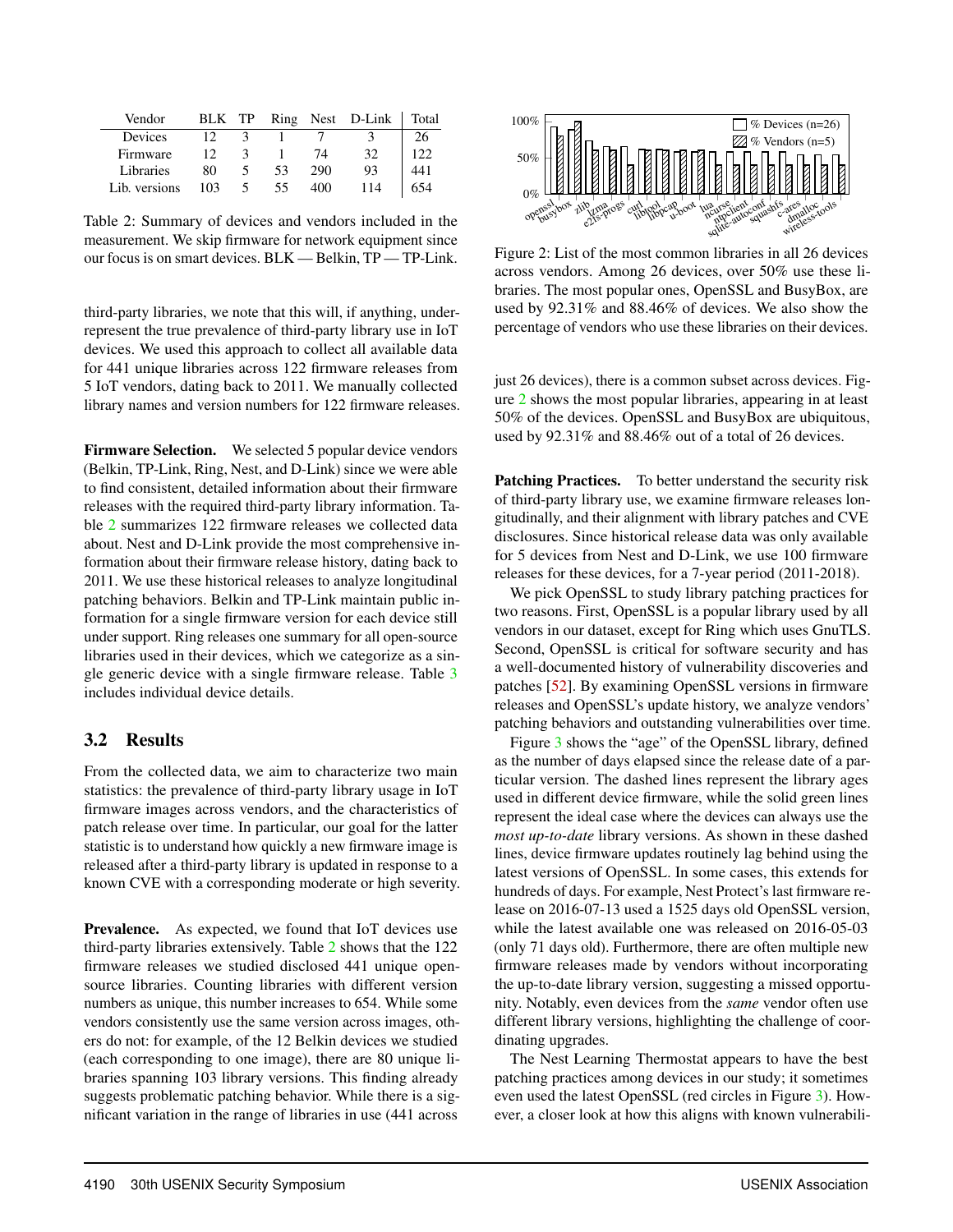

Figure 3: OpenSSL library ages in different devices. Dashed lines represent actual library used in the firmware. Each marker indicates a new firmware release. Solid lines indicate the expected library age if new firmware release always uses the latest versions, representing a best-case scenario. Red circles highlight cases in which devices *actually* use the latest version.



Figure 4: Number of publicly known OpenSSL CVEs in firmware releases. X-axis shows the firmware release date. We do not have CVE severity breakdowns for data prior to August 2014 (the red dashed line in (a)). For newer libraries, we find many High and Moderate CVEs present in the firmware. Certain Nest Protect firmware releases are skipped due to missing release dates.

ties suggests that even this case reflects unnecessary exposure. Figure 4a depicts the number of OpenSSL CVEs and in particular those of moderate or high severity (severity data is only available after August 2014), that apply to each version of the Nest Learning Thermostat in this time frame. Unsurprisingly, the periods corresponding to Figure 3's red circles are not vulnerable, but this only lasts for a few months until multiple vulnerabilities emerge. Importantly, most of these CVEs are avoidable only if the firmware uses the latest OpenSSL.

Hardware Architecture. Many devices in our dataset are Unix-based systems, as 88.46% and 46.15% of devices include BusyBox and Linux Kernel libraries. Teardowns on high-end smart devices [17, 18, 35] often find powerful ARM processors, affirming our findings. Meanwhile, budgetoriented devices may prefer alternative microcontrollers (such as ESP32 and ESP8266 in light bulbs and plugs [1, 2]). Our

dataset might under-represent lower-end devices for two reasons. First, they could use libraries provided by chip maker, royalty-free [27]. Second, we had some difficulty searching for open source compliance notices from several lesser-known vendors.

Key Takeaways and Limitations. Our measurement results reveal concerning statistics about the current state of third-party library management in IoT devices. Just by considering widely used open-source GPL libraries, we show that even market-leading vendors such as Nest and D-Link oftentimes fail to update their dependent libraries promptly. This results in unnecessary exposure to known vulnerabilities. While our data collection methodology is limited to opensource GPL libraries, we aim to shed light on the existing state of IoT library mismanagement using these libraries as indicators.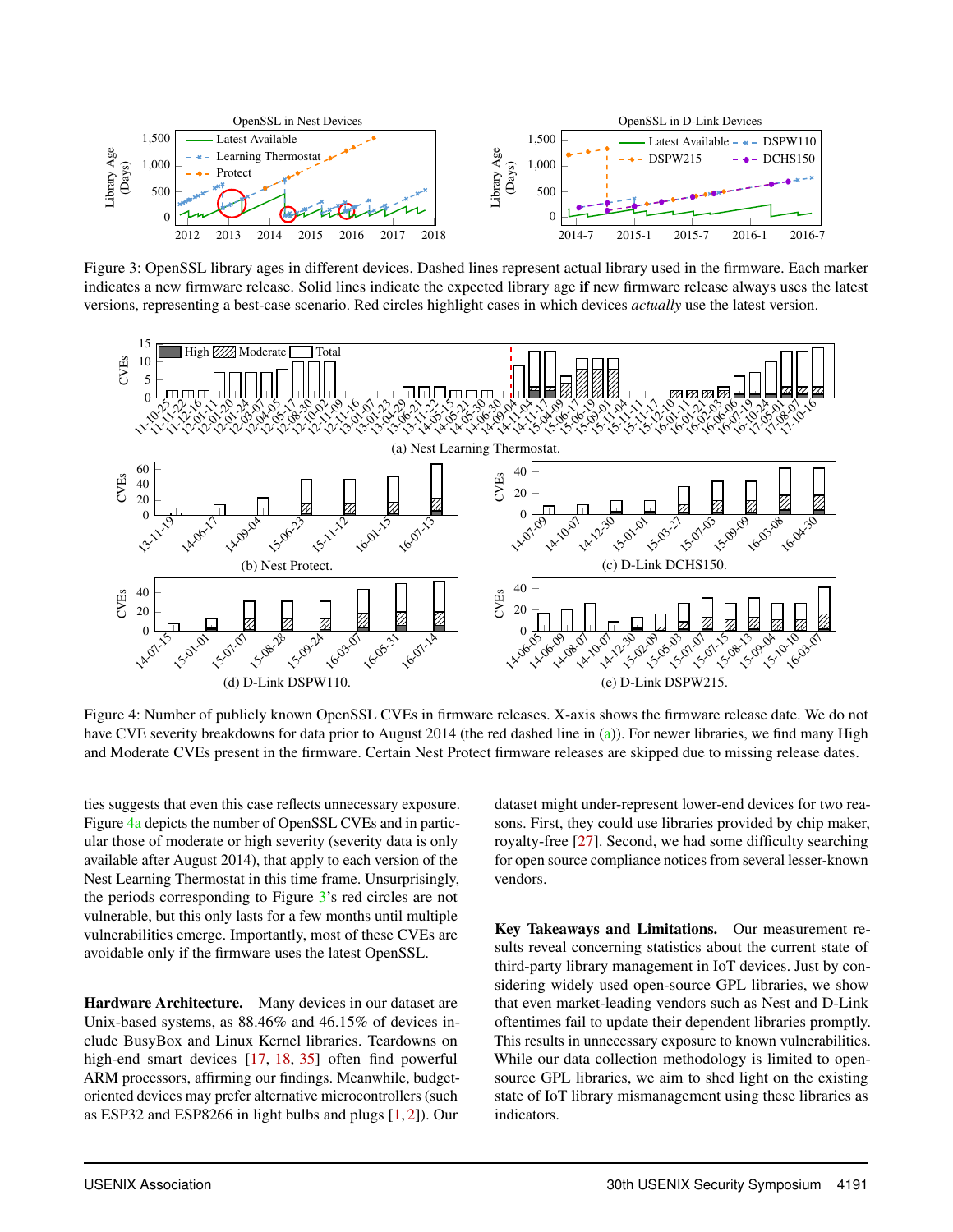| Device                      | Vendor        | Firmware | <b>Release Date</b>     | Libraries | <b>Library Versions</b> |
|-----------------------------|---------------|----------|-------------------------|-----------|-------------------------|
| WeMo F7C027/F7C028          | <b>Belkin</b> | 1        | 2019/08/09              | 53        | 55                      |
| Wemo Light Switch v1 F7C030 | Belkin        | 1        | 2019/08/09              | 53        | 55                      |
| WeMo SNS                    | <b>Belkin</b> |          | 2015/10/14              | 53        | 54                      |
| WeMo Mini F7C063            | Belkin        | 1        | 2019/09/05              | 54        | 54                      |
| WeMo Smart                  | <b>Belkin</b> | 1        | 2015/06/30              | 54        | 55                      |
| WeMo Smart F7C046/47/49/50  | <b>Belkin</b> |          | 2019/09/05              | 53        | 54                      |
| WeMo WLS040                 | <b>Belkin</b> | 1        | 2019/09/04              | 55        | 55                      |
| WeMo Dimmer                 | <b>Belkin</b> | 1        | 2019/09/03              | 47        | 48                      |
| WeMo InsightCR              | Belkin        |          | 2019/08/09              | 53        | 54                      |
| WeMo Jarden                 | <b>Belkin</b> | 1        | 2019/09/03              | 53        | 54                      |
| WeMo Maker                  | Belkin        | 1        | 2019/09/03              | 53        | 54                      |
| WeMo Insight F7C029         | Belkin        | 1        | 2019/08/09              | 53        | 54                      |
| SmartPlug - HS100           | TP-Link       | 1        | N/A                     | 5         | 5                       |
| SmartPlug - HS110           | TP-Link       | 1        | N/A                     | 5         | 5                       |
| SmartPlug - HS200           | TP-Link       |          | N/A                     | 5         | 5                       |
| Generic Release             | Ring          |          | N/A                     | 53        | 55                      |
| Nest Cam                    | <b>Nest</b>   | 2        | N/A                     | 177       | 186                     |
| <b>Nest Connect</b>         | <b>Nest</b>   |          | N/A                     | 7         | 8                       |
| <b>Nest Detect</b>          | <b>Nest</b>   |          | N/A                     | 12        | 13                      |
| <b>Nest Guard</b>           | <b>Nest</b>   |          | N/A                     | 107       | 108                     |
| Nest Hello                  | <b>Nest</b>   | 1        | N/A                     | 20        | 20                      |
| Nest Learning Thermostat    | <b>Nest</b>   | 57       | 2011/10/25 - 2017/10/16 | 140       | 194                     |
| <b>Nest Protect</b>         | <b>Nest</b>   | 11       | 2013/11/19 - 2016/07/13 | 18        | 21                      |
| DSPW110                     | D-Link        | 9        | 2014/07/15 - 2016/07/14 | 75        | 86                      |
| DSPW215                     | D-Link        | 14       | 2014/06/05 - 2016/03/07 | 72        | 85                      |
| DCHS150                     | D-Link        | 9        | 2014/07/09 - 2016/04/30 | 51        | 54                      |

Table 3: Details of devices and firmware releases included in the measurement. For each device, we count the number of unique libraries and unique library-version combinations across all firmware releases.



Figure 5: Capture system architecture. Every device consists local device firmware and driver on the hub. They form a logical unified entity, Virtual Device Entity (orange dashed box). The Capture Hub maintains a central version of common libraries and has extra monitoring and enforce modules.

#### 4 Capture Framework

To mitigate the security threats from outdated libraries in device firmware reported in Section 3, we present Capture, a novel architecture for deploying IoT firmware to support centralized management of third-party libraries, alleviating the need for library updates by individual vendors.

#### 4.1 Overview

Figure 5 provides an overview of Capture. A Capture Hub in the local network centralizes library security updates. Every device has two components: a device firmware (F/W A\*,  $B^*$ ), and a remote driver (Driver A\*,  $B^*$ ) running on the Capture Hub. Developers can use default drivers (provided by

Capture) or implement custom ones to use the latest libraries on the hub. The device firmware and the driver use Capture SDK libraries for network communication. Moreover, the driver uses API wrappers provided by Capture to interact with common libraries on the hub. If vendors need libraries not provided by Capture, they can include custom dependencies in their firmware while still benefiting from Capture's isolation protection. The Capture Hub Monitor and Enforce module manages all drivers and provides runtime and network isolation for all devices supported by it.

Threat Model. We assume that the Capture Hub is trusted, and all standard wireless protocols and Linux tools we use to provide isolation are up-to-date to address any vulnerabilities. We consider an adversary who seeks to compromise IoT devices through known vulnerabilities in unpatched third-party libraries. Unlike prior efforts that restrict devices to explicitly whitelisted hosts (e.g., the vendors' cloud backend)  $[36, 39]$ , we allow devices to communicate with arbitrary hosts to avoid limiting their functionality. Since local devices (or drivers) may be compromised, our goal is to prevent them from being able to affect other non-compromised devices and drivers in the same home deployment. Attack vectors from zero-day exploits (i.e. no patches available) and non-library vulnerabilities (e.g., weak passwords) are out of the scope of this work. In addition, we exclude side-channel attacks arising from the shared hub access from different drivers.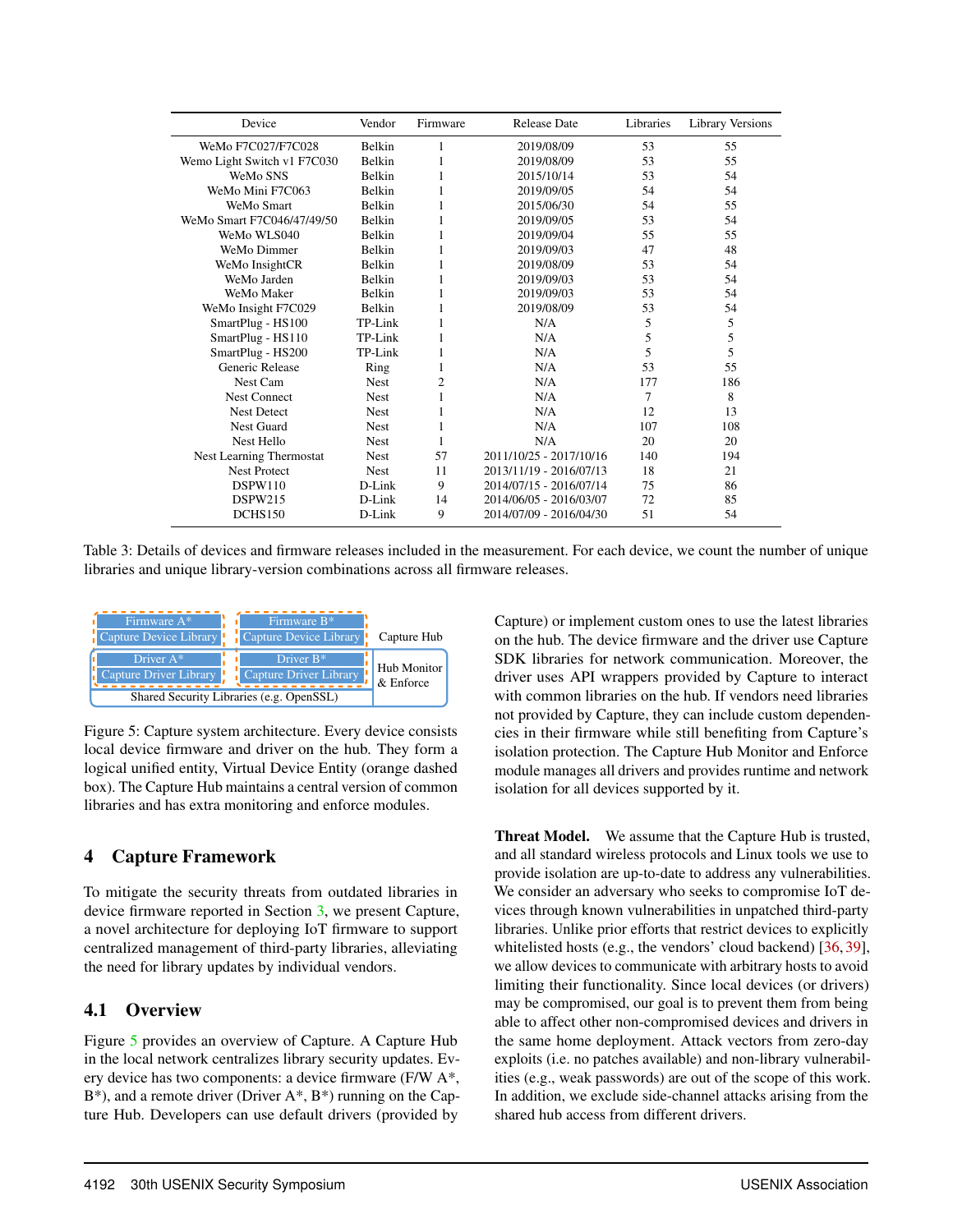Security Goals. Intuitively, the main goal of Capture is to centralize library management by providing a consistent, up-to-date set of third-party libraries for devices in the local network, configured and managed by the central hub. Since we do this by splitting the firmware across an IoT device and a hub, Capture should not introduce *new* vulnerabilities or attack opportunities. For example, Capture needs to preserve device integrity by protecting communication that would normally be on the device. Hence Capture needs to prevent any entity from intercepting or impersonating a device with its driver on the hub and vice-versa.

In addition, Capture needs to maintain proper isolation between devices and drivers. This implies that compromised *devices* should not be able to communicate with other hosts on the same local network, and that compromised *drivers* on the hub should not affect the operation of devices other than the one that they represent.

## 4.2 Library Update Management

Capture alleviates the burden of patching security-critical shared libraries, enabling device vendors to use the up-to-date versions on the Capture Hub without managing patches themselves. Notably, vendors still implement their device firmware and the corresponding drivers. However, they may be concerned with losing control over devices' stability whenever Capture automatically updates shared libraries. These library updates can potentially cause semantic changes (e.g., new APIs) or unexpected bugs to break the existing functionality of the drivers. Fortunately, prior work on patching vulnerable libraries for Android apps provides an optimistic outlook [16], reporting that 97.8% of apps using libraries with known vulnerabilities can be fixed with a drop-in patched version of the library. To determine whether this finding applies to IoT devices, we analyze the dataset from Section 3 for potential impacts of library updates on device functionality. We focus on the OpenSSL library usage in Nest devices, since their dataset has a comprehensive history of versions and upgrades.

OpenSSL Versioning. OpenSSL's versioning scheme uses letters to denote minor security patches and numbers for major changes [51]. For example, an application using version 1.0.2a can upgrade to 1.0.2b to fix bugs and security vulnerabilities, while an upgrade to 1.1.0 indicates new features and APIs. Each major version has an end-of-life date, after which users stop receiving security updates. OpenSSL's staggered release strategy supports multiple major versions at the same time, providing a buffer to transition between versions. Our analysis on Nest's OpenSSL use finds that Nest always upgrades the major version before the old one reaches end-of-life.

Library Update Strategies. There are three strategies for Capture to support multiple library versions concurrently.

*Maintain Multiple Majors in Parallel.* The most stable strategy to preserve device functionality is to support all active major versions in parallel. The hub applies security patches for each major version independently. According to the OpenSSL's release history [52,76], Capture has to support two or three majors concurrently and needs to apply security updates every few months. This strategy will not break any Nest device's functionality in our dataset, since they never use any outdated major versions.

*Only Maintain the Latest Major Version.* Managing multiple library versions in parallel may become complicated as the number of libraries increase. A simple strategy is to only keep one version per library on the hub, presumably the latest major release. Based on our dataset, Nest devices use a nonlatest major version in 1238 out of 2184 days. This strategy will cause version mismatches almost half of the time. Mixing drivers intended for older versions with newer runtime can be problematic. Although OpenSSL meticulously preserves backward compatibility across major upgrades [51], we are pessimistic about third-party libraries ' stability in general. Therefore, we use the major mismatch as a *conservative estimator* of potential functionality breakages. Choosing how many major versions to support demonstrates the tradeoffs between manageability and functionality.

*Forceful Major Upgrades after End-of-Life.* Vendors could ignore library upgrades so long that it reaches the end-of-life dates. Capture could forcefully upgrade major versions to maintain security at the expense of potential functionality breakages. Since Nest always upgrades OpenSSL to the next major version before the end-of-life dates, we do not have data to measure the impact of a forceful upgrade. However, this tradeoff is a very difficult yet open challenge. Prior works proposed various strategies from blocking devices with insecure libraries [39], quarantining insecure devices locally [22], to preserving functionality at the expense of security [43]. We plan to leave this as a configurable option for end-users to make informed decisions based on their concerns.

## 4.3 Virtual Device Entities (VDEs)

An IoT device supporting Capture comprises of two components: a Capture-enabled firmware on the device and an associated software driver running on a hub, collectively forming a *Virtual Device Entity* (VDE). Note that Capture creates a unique VDE instance for every deployed device. Even if there are multiple identical devices, Capture instantiates separate VDE instances for each of them. Capture ensures confidentiality within the VDE and enforces isolation across different VDEs, as we will explain in the following sections.

Device Bootstrap. Figure 6 illustrates the process of bootstrapping new devices and obtaining VDE. A device first connects to a *setup network* with pre-shared credentials, just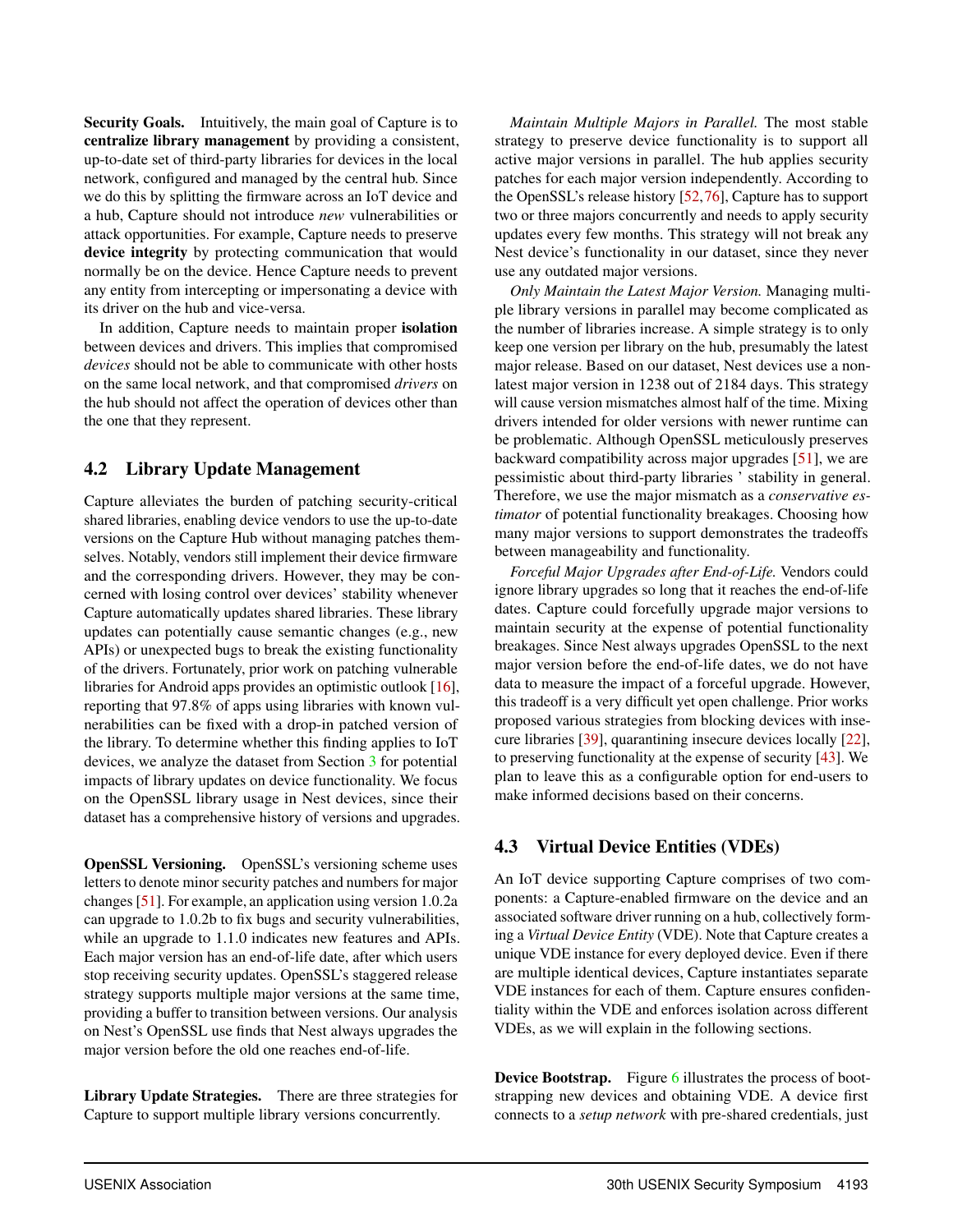

Figure 6: Device bootstrap procedure. In Step 1, the device connects to the Capture Hub using a shared setup network. Then it joins a VDE-specific VLAN network in Step 2 (dashed box). Section 4.4 discusses more details on network configurations. Section 4.6 addresses potential attacks during bootstrap.

like traditional home WiFi. In Step  $(1)$ , the Capture Hub creates a fresh VDE and prepares a VDE-specific VLAN on the second operation network. After receiving the VDE-specific credential, the device disconnects the setup network and joins the *operation network* (Step  $(2)$ ), where the hub binds the device to its VLAN. This transition won't affect other existing devices, since they are connected to their VDE-specific VLANs already. The hub creates a driver for the VDE, sets up network interfaces and isolation, and enforces resource isolation for the driver on the hub.

#### 4.4 Communication Isolation

A Capture-enabled device essentially functions as a "local" device since it can only communicate with its driver on Capture Hub and vice versa. Other communication, such as between local devices or different drivers, is automatically blocked. We achieve this in Capture by creating unique logical networks for each VDE with its own subnet and virtual interface.

The Capture Hub simultaneously manages two separate WiFi Access Points (APs). The first one is a WPA2-Personal AP with pre-shared credentials for the first step of initialization (Figure  $6$ ), similar to current home WiFi. The second AP uses WPA2-Enterprise and enforces VDE-based isolation. Specifically, Capture Hub creates unique RADIUS user accounts and constructs different virtual Network Interface Cards (vNICs) for each VDE. Using enterprise features such as VLAN and RADIUS authentication, the second AP binds each VDE's device into its own subnet and vNIC. The hub binds the corresponding driver to the same vNIC interface using TOMOYO [68], a Linux security module for mandatory access control. If the driver needs Internet access, the hub creates a designated public-facing port and enables the driver's connection to the port via TOMOYO. We then configure the firewall program iptables's rulesets to block communications across vNICs to achieve VDE-based isolation. Capture's VDE-based isolation is inspired by DreamCatcher [22], which shows vNIC-based isolation is effective against link-layer spoofing. We extend DreamCatcher's network isolation with

additional mandatory access control to accommodate Capture Hub's shared driver execution environment.

To bind multiple devices into different vNICs while using a single WiFi AP, we utilize the VLAN isolation feature from WPA2-Enterprise. While WPA2-Personal is common for home users, popular WiFi modules used by vendors to build their products already support WPA2-Enterprise [24]. Hence we believe modern devices can support Capture and WPA2- Enterprise either out of the box or with updated firmware. For legacy devices without WPA2-Enterprise support, Capture can create a new WPA2-Personal AP for each legacy device, however that may run into software limitations of the number of SSIDs per antenna [22]. An alternative approach is to create unique WPA group keys for each device, isolating hosts under one shared WPA2-Personal network [70]. Capture didn't take this approach as it requires modifying standard protocols.

## 4.5 Resource Isolation

Since Capture Hub executes multiple drivers, a key challenge is to ensure secure and fair resource sharing on the hub. Capture needs to ensure slow or malicious drivers are contained and cannot affect other VDE's availability and private data. Linux containers [45] seem like a natural choice for process isolation. However, they are ill-suited for Capture since each container has a copy of the libraries the driver needs. Whenever the library is updated, all container images would have to be updated and rebuilt, which conflicts with our goal of managing libraries centrally. Instead, Capture provides resource isolation and access control using lightweight Linux system primitives. The Capture Hub creates a new Linux user account per VDE, under which context the associated driver runs, applying standard Linux filesystem and memory protections. We further limit the driver's capability by utilizing the TOMOYO Linux extension and its domain-based security management. We assign each VDE and all of its subprocesses to the same security domain and enforce security policies for networking and file systems. Finally, we used Linux cgroups [34], a key building block for implementing containers, to limit the resources used by each VDE. Linux cgroups are known to be an efficient and low overhead mechanism to account for resource usage [55, 79]. Currently we statically set the CPU and the memory resources for each driver to equally share the total system resources, but in the future, we can add support for drivers to specify their resource demands (such as via manifest files during installation, similar to mobile apps) and dynamically enforce them.

## 4.6 Security Analysis

External Threats. Capture protects devices from external threats by securing the driver components, which are reachable from the Internet. This is done by the Capture Hub, which ensures that the latest library versions are installed automat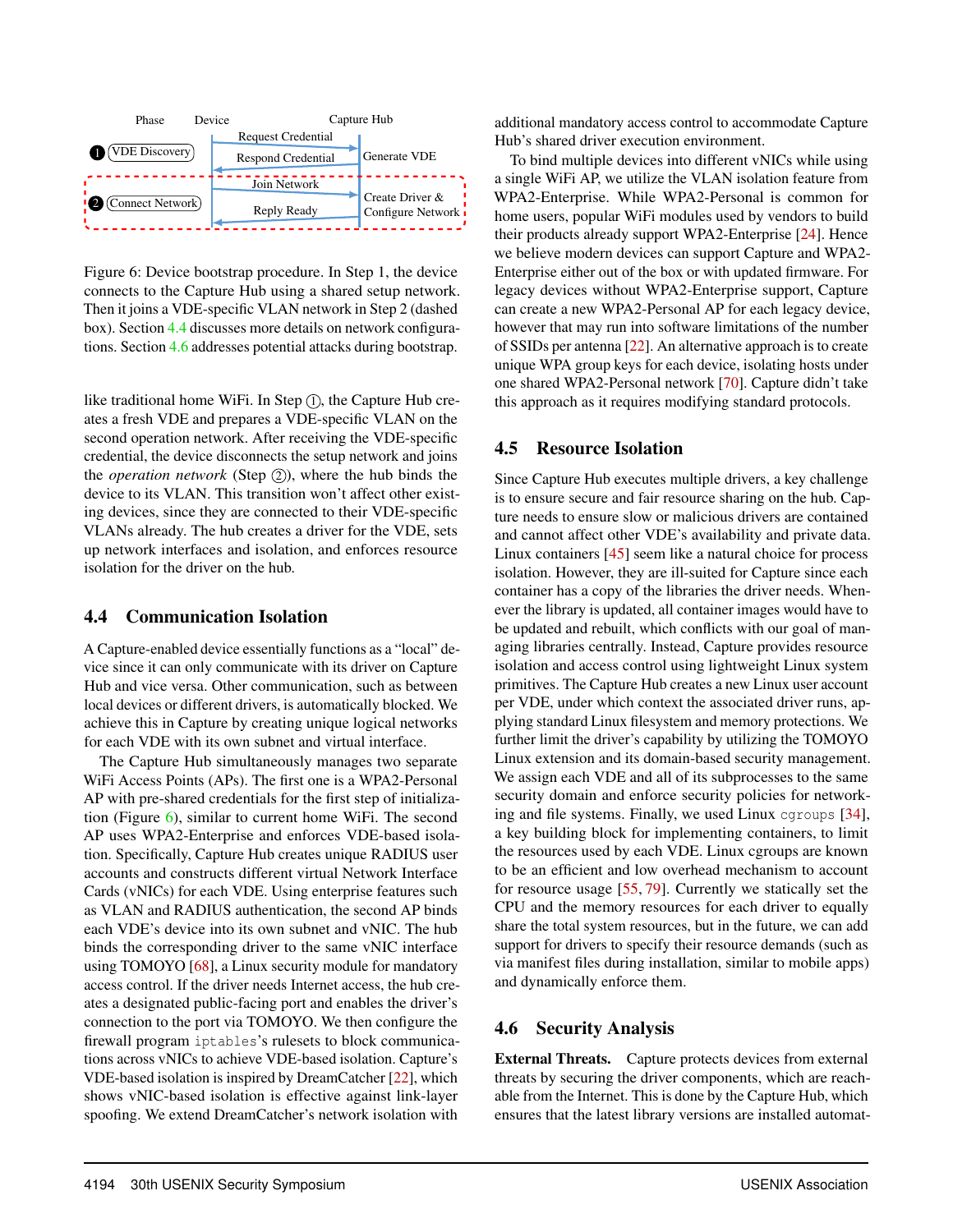ically and used by the drivers, without the device vendors having to do this. Unlike drivers, the actual devices are isolated from other hosts in the local network. Manufacturers still implement custom firmware running on their devices, meaning that some outdated libraries and vulnerabilities may still exist. However, since the network isolation in Capture only allows communication between driver and device, it limits other hosts from exploiting them. This security protection is contingent on vendor adoptions and properly implemented driver software.

Internal Threats. We consider internal threats which include compromised devices, drivers, and other devices within the WiFi range. Capture prevents compromised local devices from attacking other Virtual Device Entities (VDEs) through network isolation since these devices are confined to their VDE and cannot reach any other hosts directly. Similarly, a compromised driver is also isolated from other VDE drivers using our network and other resource isolation mechanisms (Mandatory Access Control, cgroups) mentioned above. In Capture, drivers communicate with their associated device using our library runtime, which requires developers to specify the message format between the device firmware and driver. This design prohibits compromised drivers from sensing arbitrary packets to their associated devices and affecting them. Furthermore, drivers cannot communicate with other VDEs on the hub due to our resource isolation mechanisms.

Malicious devices (including Capture-incompatible local devices) can not learn about other VDE's network credentials simply by eavesdropping on the setup network. Although the setup network is a WPA2-Personal AP with shared password credentials, each device actually has its own PTK (pairwise transient key) through WPA2 4-way handshake [43,75]. However, link-layer encryption provided by WPA2 is insufficient for Capture's network isolation because all drivers will run in the same application layer on the hub. Therefore, we generate a unique network interface and VLAN for each VDE during the bootstrap process (Figure 6).

An adversary could potentially impersonate the Capture Hub and perform man-in-the-middle attacks during new device bootstraps (Figure  $6$ ). This threat can be mitigated by using certificates and public key infrastructure for devices to verify the hub's identity, or other novel device pairing and initialization techniques [32, 65]. We did not implement these features in our prototype since our current threat model focuses on attacks from vulnerable third-party libraries (Section 4.1).

#### 5 Integration Approaches

We propose three integration approaches for developers to adopt Capture, motivated by current IoT development practices. Our goal is to provide paths of least resistance to help



(a) Current deployment requires SmartThings Hub for networking.



(b) Capture-enabled SmartThings devices move all network communication onto the device drivers at the central hub.

Figure 7: Integration using IoT framework SDK extension.

with the adoption while providing flexibility to developers.

#### 5.1 OS Library Replacement

The first approach is to provide a Capture-enabled version of standard OS libraries. Take the OS networking library in ESP32 platform, WiFi.h, for example. Devices use APIs from this library to connect access points, maintain web servers, and communicate over sockets. We provided a fully-compatible Capture-enabled library, named as CaptureWiFi.h. Developers just need to make minor changes to use Capture, such as replacing the #include <WiFi.h> statement and initializing Capture global runtime. We provide a default Capture driver on the hub, which acts as a proxy to relay network traffic. If the original device works as a webserver, we open a public-facing server on the driver to forward traffic and restrict network traffic between driver and device.

This approach is platform-dependent. We need custom implementations for specific OS APIs and libraries. However, this is a one-time effort that can then be used by device developers with minimal porting effort. For example, all of our prototype apps use the same ESP32 modified library runtime.

#### 5.2 IoT Framework SDK Extension

Similar to replacing OS APIs, our second approach is to extend the SDK of a popular IoT framework to support Capture. IoT frameworks (e.g., Azure Sphere [48], Particle OS [53], and Samsung SmartThings Device SDK (ST-SDK) [62]) provide rich functionalities to differentiate from standalone embedded device OSes with limited networking APIs. For example, Azure Sphere [48] and Particle DeviceOS [53] provide APIs to communicate with their native cloud backends; Samsung SmartThings Device SDK [62] offers local devices the option of using the SmartThings Hub as an MQTT broker.

In this case, the developers of the IoT frameworks can incorporate Capture by modifying their SDK implementation while preserving existing functionality. As a proof of concept, we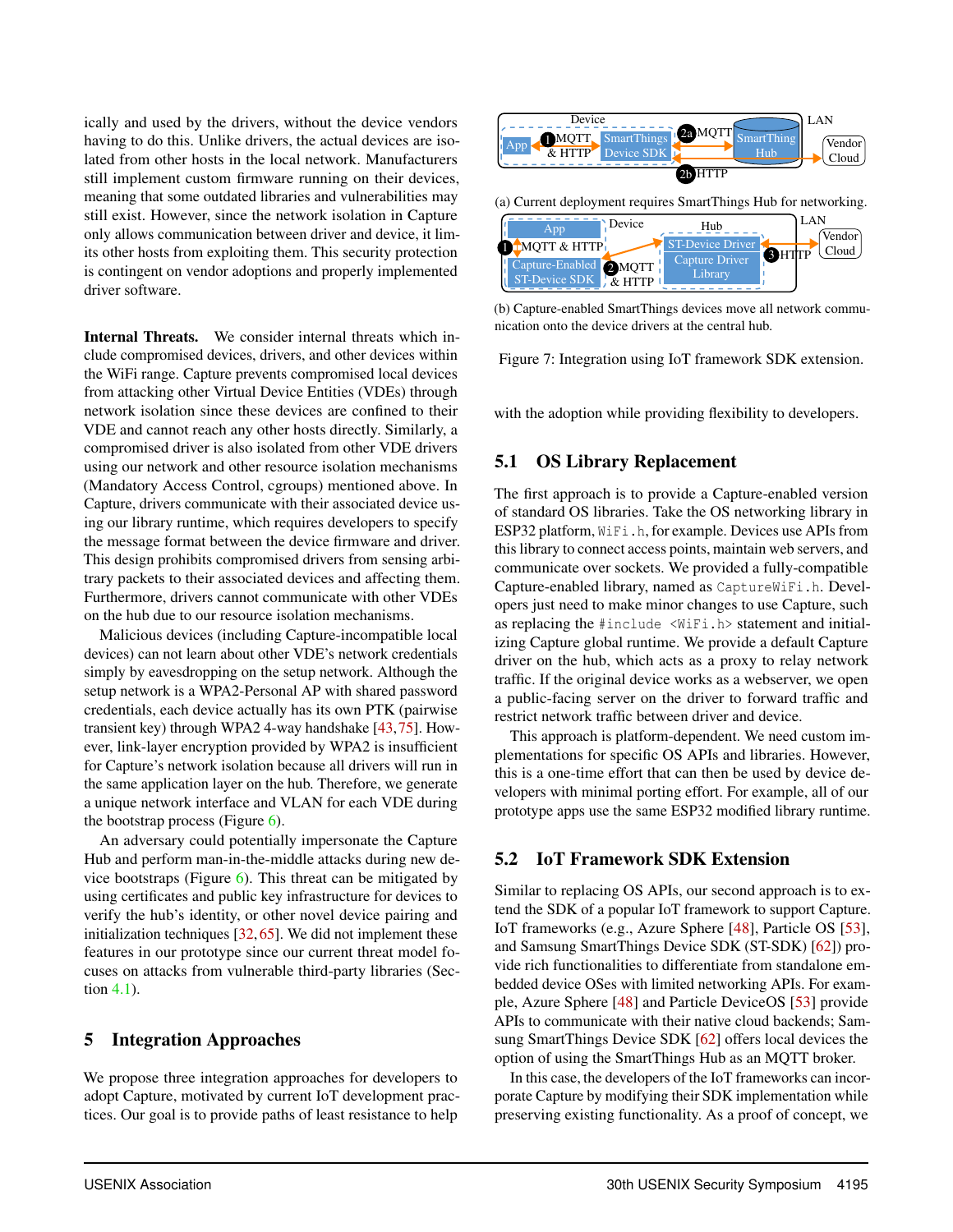added Capture support into the ST-SDK, which enables thirdparty devices to use their SmartThings Hub. Figure 7a shows how an example device would integrate with the ST-SDK, similar to a custom OS library. A locally installed SmartThings Hub (ST-Hub) provides functions such as MQTT brokers, which device developers can directly invoke using ST-SDK APIs. A device-side library manages the underlying connections with the ST-Hub. We develop a Capture-augmented ST-SDK library (Figure 7b), so that device developers only need to switch their ST-SDK library runtime without modifying their application. Since the SmartThings Hub is proprietary, we were only able to re-create their known functions such as MQTT brokers using corresponding open source versions. We provide a default SmartThings-compatible driver to mimic the ST-Hub operations in Capture.

#### 5.3 Native Driver Development

The two prior approaches provide default drivers on the Capture Hub to aid developer adoption. As a complementary approach, we developed a Capture Native Driver SDK, for developers to implement their own custom drivers with much more flexibility. To motivate this, consider an IoT device with a web server. Using the previous approaches, the default driver on our hub will create another public accessible web server for new connections, and relay incoming client connections to the device local-only web server. However, this may cause unnecessary latency to serve the web request since both inbound and outbound traffic has to go through the hub and processed by two webservers. To address this, we propose the Capture Native Driver SDK for developers looking to build customized drivers. Developers can use our SDK APIs to access security and networking functions on the Capture Hub, and even offload some computation to the hub.

#### 6 Implementation

#### 6.1 Core Hub Functionality

We implement the Capture Hub using a Raspberry Pi 3B+ with Linux in 1874 lines of C++ (https://github.com/ synergylabs/iot-capture). We use the TOMOYO Linux security module [68] and iptables to implement the Virtual Device Entity based isolation mechanisms. Our hub uses hostapd [37] to manage WPA2 Personal and Enterprise WiFi APs. The main Capture program listens for new connections on the setup network, and upon request, creates a new VDE for the incoming device, allocates a new VLAN subnet with fresh RADIUS credentials, launches the corresponding driver program based on the device type, and updates the TOMOYO and iptables rulesets accordingly. The main program stores all metadata for each VDE locally. While our current prototype does not address device removal, this functionality can be added in a straightforward manner.

**Optimizations.** Existing applications often use blocking network calls. During prototype development, we observed a pathological case wherein the application only communicated using one sequential byte at a time. Clearly, adapting such applications into Capture introduces a significant performance penalty, as each read request will incur one round of communication with the driver residing on the hub. We found that without correction, this can lead to a 9.56x latency penalty for the simple Web Server app (listed in Section 6.2).

The first optimization we perform to address this issue is to introduce read and write buffers on the device. When an Internet host sends data to the driver, the payload is forwarded to the local device in batch. Subsequent read calls from the device will just retrieve the payload from the local buffer. Similarly, using write buffers enables network writes to be non-blocking I/Os, aggregating multiple payloads into chunks in one round of driver communication. We found that this reduces the latency penalty for the Web Server app from 9.56x to 1.62x, largely due to the reduced number of round trips to the hub.

Although the previous approach reduces average latency overhead to an acceptable 1.62x, it still incurs a median increase of 31 ms. We were able to attribute this to the poor wireless performance on the budget-oriented ESP32 microcontroller, where a single packet transmission can take up to 6 milliseconds. To reduce the total number of packets sent, we extended the protocol header fields and aggressively coalesce small packets throughout our protocol. One concrete example is proactively loading read buffers after accepting new clients, where previously the device needs to send two messages to check client status and fetch data to read, respectively.

Applying protocol optimizations and message coalescing bring down the median latency overhead to 1.2x (+10 ms), using the Web Server's baseline performance as a reference. Given that the ESP32 takes 5-6 ms to send a single packet, this approaches the limit of what can be done without better hardware. Detailed results are discussed in Section 7.1.

#### 6.2 Benchmark Applications

To evaluate Capture, and explore different approaches for integrating apps, we developed 9 prototype applications (Table 4), including smart devices, Linux applications, and IoT frameworks, and 3 IFTTT automation applets for benchmarking (Table 5). Capture provides runtime libraries for device firmware and drivers to handle network setup and communication with the hub. The device-side library was implemented in 1335 lines of C++ code while the driver-side library varies.

Prototype Apps. We collected 6 open source applications from popular online forums and tutorials [23, 31, 71], and adapted them to use Capture. We chose the Espressif ESP32 platform given its reported popularity  $[1, 2]$  and use in hundreds of millions of IoT devices [25]. We implemented a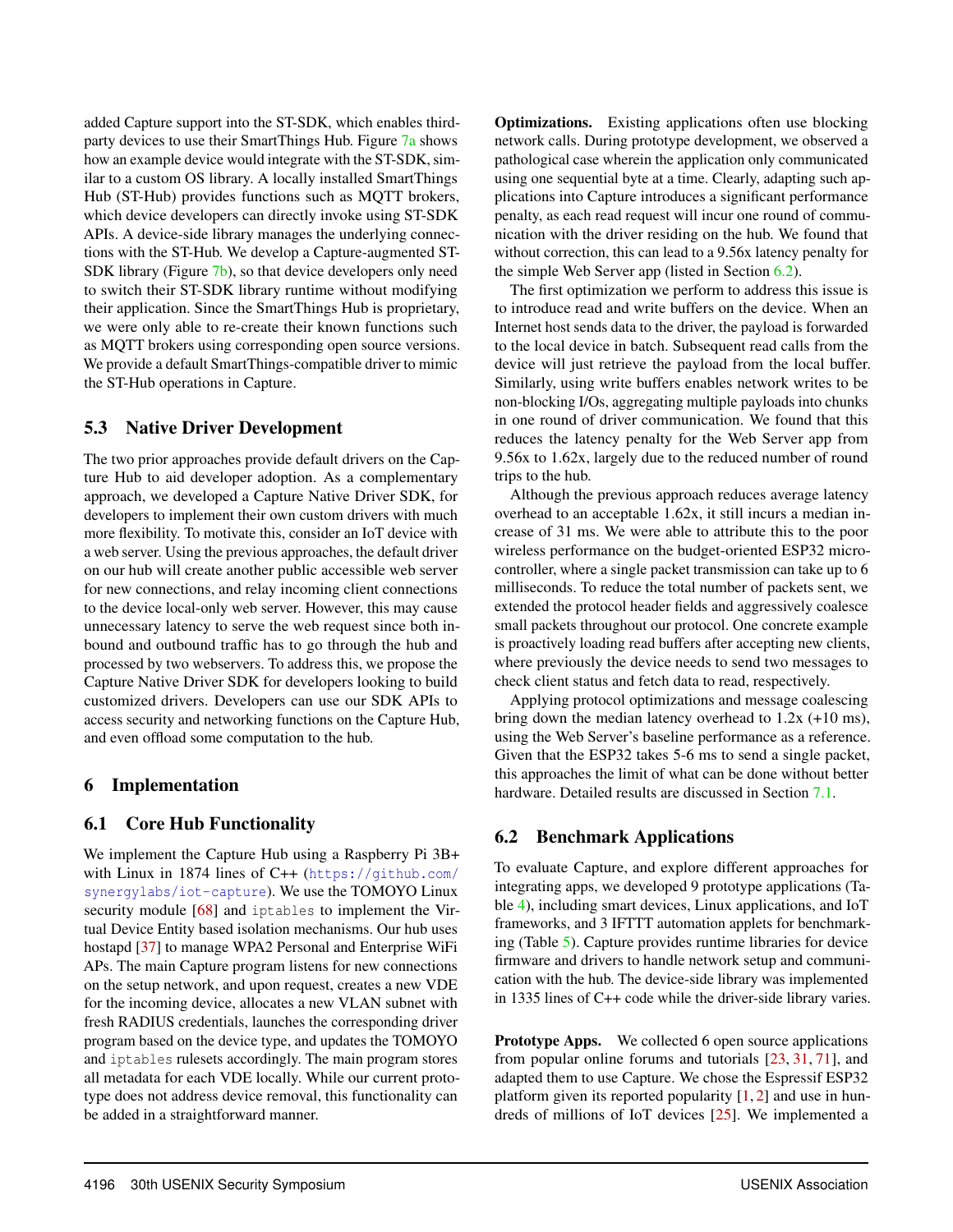| <b>Abbreviation</b> | <b>App Name</b>                               | <b>Platform</b>    | <b>Description</b>                                              |  |
|---------------------|-----------------------------------------------|--------------------|-----------------------------------------------------------------|--|
| <b>WEB</b>          | Web Server<br>ESP32                           |                    | Standard web server to display and manage GPIO on/off status.   |  |
| <b>CAM</b>          | ESP32<br>Camera                               |                    | Stream live video, take pictures.                               |  |
| SM.                 | Servo Motor<br>ESP32                          |                    | Adjust the speed of a servo motor.                              |  |
| CP.                 | Color Picker<br>ESP32                         |                    | Change the color of LED light bulb.                             |  |
| WS                  | <b>Weather Station</b><br>ESP <sub>23</sub>   |                    | Monitor weather with a BME sensor.                              |  |
| TH                  | Temperature & Humidity<br>ESP32               |                    | Display temperature and humidity data from DHT sensor.          |  |
| ST-L                | <b>SmartThings Lamp</b><br><b>SmartThings</b> |                    | Subscribe to MQTT broker to receive on/off message.             |  |
| ST-S                | <b>SmartThings Switch</b>                     | <b>SmartThings</b> | Publish to MQTT broker to issue on/off message.                 |  |
| <b>MM</b>           | MagicMirror                                   | Linux              | Smart mirror display with online data such as news and weather. |  |

Table 4: Prototype applications and descriptions.

generic default driver to support the OS Replacement approach, which required 166 lines of Python.

IoT Framework. We extended the Samsung SmartThings Device SDK (ST-SDK) [62] to showcase integrating Capture with existing frameworks (Section 5.2). ST-SDK is opensource, whereas other proprietary alternatives (e.g., Azure Sphere and Particle OS) raise challenges for replication and comparison. Capture-enabled devices cannot work directly with unmodified SmartThing Hub, so we analyzed ST-SDK's codebase and replicated its functionality with a driver that executes on the Capture hub. We then adapted sample applications provided by ST-SDK [63] into Capture.

Linux apps. Some IoT devices are powerful enough to run a Linux OS and applications (Section 3), so we adapted Linux smart devices into Capture to demonstrate its capability. We selected MagicMirror, a project with over 12K Github stars [47], that uses Raspberry Pi with a display to function as a smart mirror, displaying custom content (e.g. news and weather). Internally, the app includes a webserver and a browser to display the webpage. We migrated MagicMirror into a Capture prototype using the custom driver integration (Section 5.3) and separated the server component to the driver on the hub, keeping the display parts on the firmware.

Automation Applets. To better measure Capture's macrobenchmark performance impact on real-world scenarios, we implemented several home automation applets developed for IFTTT [38]. Prior work [46] categorized IFTTT applets by trigger-action service types (Device⇒WebApp, WebApp⇒Device, Device⇒Device) and reported an average execution latency of several seconds. We implemented Capture-enabled devices for all three trigger-action service types (Table 5), using the Web Server app (c.f. Table 4, WEB) on ESP32 in place of physical lights and switches, since it can control GPIO pins. Since ESP32 boards are lower performance and slow at performing SSL encryption, integrating these devices into Capture often improves performance due

to our hub hardware being more capable. To provide a fair comparison, we also implement "mock" lights and switches directly on the Raspberry Pi and measure the latency impact from Capture integration as well.

## 7 Evaluation

Our evaluation aims to answer three primary questions.

- How much performance overhead do key device functionalities incur on Capture versus their native platform, and is the amount tolerable for typical home use?
- Can the Capture Hub scale to home deployments with hundreds of devices in the near future, and how many devices can our prototype reliably support at once?
- Roughly how much effort is required to port existing IoT devices to Capture, and do the integration approaches in Section 5 entail meaningful differences in the effort?

Our experiments were performed in a laboratory setting on 9 prototype devices (Table 4) and 3 IFTTT automation applets (Table 5). We use one Raspberry Pi 3 B+ as the Capture Hub and another Raspberry Pi and multiple ESP32 boards for prototype apps. Our evaluation results show that Capture typically incurs low overhead (15% latency increase, 10% device resource utilization), insignificant impact on applets from real-world automation platforms, and can support hundreds of devices for a single Capture Hub.

## 7.1 Performance Overhead

Setup. We compare the performance of apps running on Capture to that achieved by their original implementations. Because many IoT devices and automation apps are eventdriven, they usually transmit a small amount of traffic but are sensitive to delays in latency. We categorize prototype apps (Table 4) into two categories: latency-sensitive and throughput-sensitive. We measure application-layer latency for all of them, but only measure the throughput reduction for the second group (such as a streaming camera). For most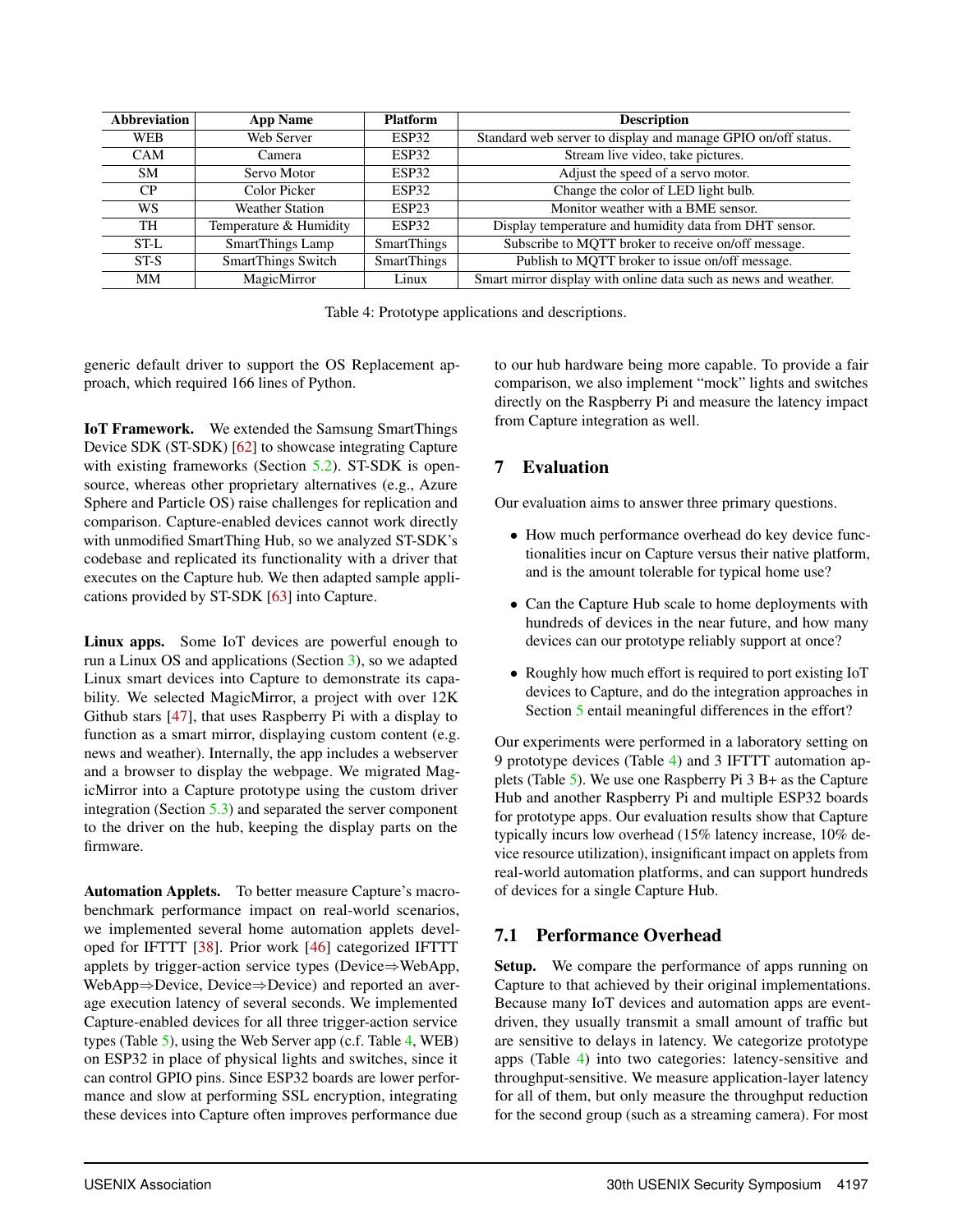applications, we use Apache JMeter [6] to benchmark *average* and *median* latency for 500 HTTP requests. For the streaming camera (CAM), we measure the video latency by pointing the camera towards a millisecond clock and calculate average delays from 50 readings. For the SmartThings apps (ST-L and ST-S), we add instrumentation to send a notification packet to the hub so that we can calculate the time duration between the first MQTT message and the final notification from Wireshark's packet capture history. Finally, we measure the firmware code size and memory utilization on the device.

Simple Integration with All Apps. We aim to conservatively estimate Capture's performance impact assuming minimal burden on the developer. Hence, we first try to integrate apps with either OS or SDK replacements, since these require minimal modifications by the developer. If this attempt fails (for example, the app requires features not supported by our current prototype), we develop simple native drivers without spending too much engineering effort on app-specific optimizations.

Figure 8a shows the normalized latency for integrated apps. On average, apps experience a 15% latency increase due to the extra processing by the drivers on the hub. The baseline apps for the comparison process everything on the device and communicate directly with external hosts. After Capture integration, external hosts need the drivers on the hub acting as a proxy. For example, the camera streaming app driver needs to retrieve the raw footage from the device and forward it to the viewers. These extra steps introduce overhead to the end application. However, as Figure 8a shows, most apps experience a modest latency change between −34 ms and +23 ms. Given most apps' event-driven nature, this minor increase in absolute latency should not impact the quality of services for end applications. CAM app experiences the most substantial latency increase, increasing from 523 ms to an average of 820 ms  $(+297 \text{ ms})$ , and a 40% FPS throughput reduction. However, the relative increase (1.6x) is on par with other apps. Since the baseline latency is very high, we believe the original app is not designed to be real-time for ESP32, and thus we did not further optimize its driver.

Several of the apps integrated with OS-Replacement see improved *average* latency results. This is because Captureintegrated apps perform more consistently, while the ESP32 only baselines occasionally experience latency spikes (thus having higher average results). *Median* results are more robust against outliers, and confirm Capture often increases latency slightly. The overall results show that Capture offers comparable performance to the baseline for most requests.

We measure the throughput overhead for several throughput-sensitive apps and report results in Figure 8b. For throughput metrics, we choose FPS for streaming, packet transfer rates for taking pictures, and full web page load time for the complex MagicMirror dashboard. The Camera app has a modest throughput reduction of around 40%. We ob-

serve no throughout drop for the Linux-based MagicMirror benchmark. Figure 8c shows that the Capture firmware is, on average, 10% larger and uses 7% more *on device* memory. We only measure the code increase for ESP-based devices given they have limited flash storage.

#### 7.2 Overhead Perceived in the Real World

We implemented several IFTTT automation applets and measured Capture's impact on latency (Table 5). We programmatically trigger applets 30 times, reporting the average end-toend latency. These results show moderate variances, largely due to the fact that these applets interact with remote cloud services (IFTTT, Google Sheets, and email servers), which is consistent with results from prior work [46]. Applets A1 and A2 show insignificant latency changes from Capture integration, indicating the communications to Internet services as the performance bottleneck. Applet A3's ESP32 integration demonstrates a benefit of Capture for low-budget devices. A3- ESP32 baseline has high latency due to compute-intensive tasks such as TLS encryption, while A3-Raspberry Pi and Capture-integrated ones have comparable latency results.

## 7.3 Scalability

Since our Capture Hub executes all drivers on the hub, its resources limit the number of devices it can support. Among resources including memory, CPU, network interfaces, and private IP addresses, we identify the memory capacity as the key scaling bottleneck. The default driver for OS replacement uses the least amount of memory (3.7 MB) while the MagicMirror's driver uses the most memory (42 MB) as reported by smem's Proportional Set Size [69]. Therefore, we emulated a deployment of 40 devices using the default drivers and 10 devices with MagicMirror drivers on a single Raspberry Pi 3B unit (1 GB RAM, quad-core). This setup uses 664 MB memory, but the CPU load average never exceeds 0.8 (max 4.0, due to four cores). Network virtual interfaces and subnets do not impose any practical limits with fine-grained assignments [58]. While the RAM on the hub is a limiting factor, several inexpensive platforms exist with more memory (e.g., Raspberry Pi 4 with 8 GB RAM for \$75 [56]), which can potentially support hundreds of devices.

## 7.4 Integration Efforts and Tradeoffs

Integrating apps by replacing OS libraries or framework SDKs is straightforward, requiring modifying less than 10 lines of code after importing the Capture device library. Developing native drivers is more involved since it requires declaring a custom message format for device-driver communications and implementing the driver while delegating the network management to Capture's library runtime. The most sophisticated CAM driver we implemented was 817 lines of Python.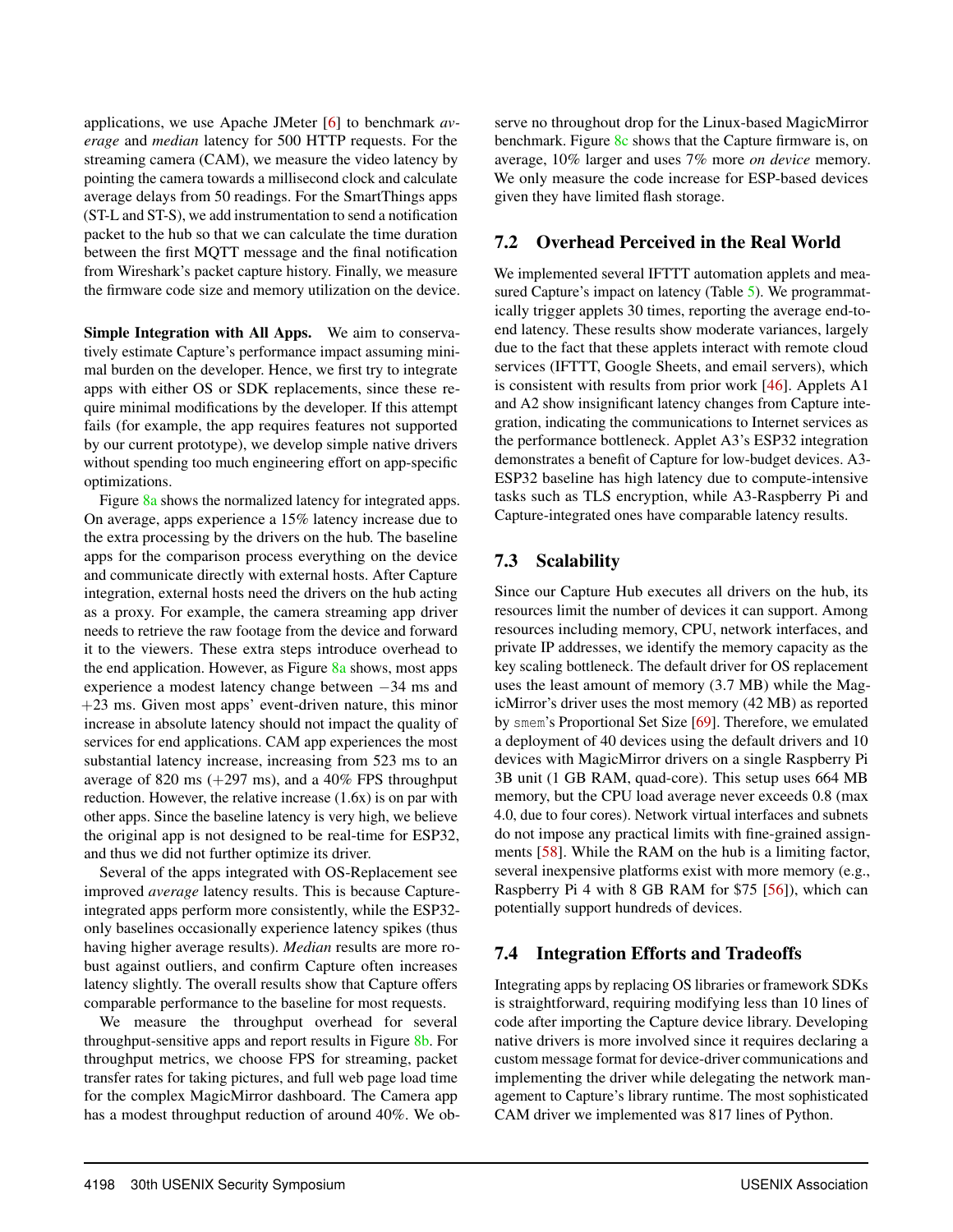

Figure 8: Performance overhead for all prototype apps. Data are normalized to results from the orignal apps. CAM has two modes: STreaming videos and taking Pictures. We denote integration approaches in parentheses: OS Replacement, Native Driver, and Framework SDK Replacement. Based on geometric means, Figure (a) shows a 15% latency increase and Figure (b) shows a 34% throughput reduction. Figure (c) shows the Capture-enabled firmware incur around 10% more on-device resource utilization.

| ${\bf ID}$     | <b>Service Type</b> |         | <b>IFTTT Applet Rule</b>                                    | <b>ESP32</b> (seconds) |                 | Raspberry Pi (seconds) |                 |
|----------------|---------------------|---------|-------------------------------------------------------------|------------------------|-----------------|------------------------|-----------------|
|                | lrigger             | Action  |                                                             | Original               | Capture         | <b>Original</b>        | Capture         |
| A <sub>1</sub> | Device              | Web App | Turn on switch. $\Rightarrow$ Add line to Google Sheet.     | $2.65 \pm 0.42$        | $2.00 \pm 0.35$ | $2.04 \pm 0.66$        | $1.83 \pm 0.75$ |
| A2 I           | Web App             | Device  | New email arrives in box. $\Rightarrow$ Turn on light bulb. | $2.93 + 0.82$          | $2.93 + 0.90$   | $2.62 + 0.62$          | $2.83 + 0.87$   |
|                | Device              | Device  | Turn on switch. $\Rightarrow$ Turn on light bulb.           | $2.21 + 0.43$          | $0.81 + 0.16$   | $0.94 + 0.28$          | $0.88 \pm 0.35$ |

Table 5: Average latency for automation apps with standard deviations (30 runs). Overall, Capture has insignificant impacts, with noteworthy improvements on A1 and A3 (ESP) due to offloading TLS operations on the hub. See Section 7.2 for further analysis.

We demonstrate the tradeoff between ease of adoption and performance impact by analyzing different integration approaches for the Web Server app. Although we spent considerable effort optimizing the default OS-replacement driver, it yielded a modest 12% average latency reduction over the baseline ESP32 app. The integration only requires changing a few lines of the original code. In comparison, implementing a native driver for this app significantly reduces latency by 36% over the same baseline. However, to implement the driver, we modified 264 lines of source code to process device-driver communication and customize protocols.

#### 8 Limitations and Future Work

Vendor Incentives and Adoption Challenges. Vendors may be incentivized to use Capture because they can offload the security upkeep responsibility to a central trusted entity (the Capture Hub). They no longer need to keep applying security patches themselves, a task they often lag behind (Section 3). Capture's isolation design also helps protect vendors from other compromised devices in the user's local home.

There might be several hurdles for vendor's adoption. We have already proposed various integration approaches Section 5 to reduce adoption costs for existing devices and hub's library management strategies Section 4.2 to alleviate vendor's loss of agency and to avoid breaking functions.

The need for firmware splitting may pose another major roadblock for vendors. They have to bear the extra onus of developing two separated pieces of the "device" and the additional overhead in signing and logistics involved in firmware updates. Implementing Capture drivers and new firmware would require vendors to change significantly from the current status quo and would induce extra engineering efforts.

Single Point of Failure. Capture's centralized design means that the Capture Hub is a potential single point of failure; this is part of our threat model (Section  $4.1$ ), where the hub is assumed to be trustworthy. If the hub is compromised by vulnerabilities or privilege escalation bugs like those on conventional systems [9,13], the integrity and confidentiality of the installed devices will be likewise compromised. By centralizing the management of security-critical updates, and providing additional isolation between devices, we hope to contribute to improving the overall security posture of devices deployed within the network (i.e., relative to the status quo). However, this improvement is contingent on vendor adoption.

Centralization may lead to a less robust network even without adversarial compromise. If the hub goes down, devices would lose network connectivity and drivers become unresponsive. Because most device firmware controls local actions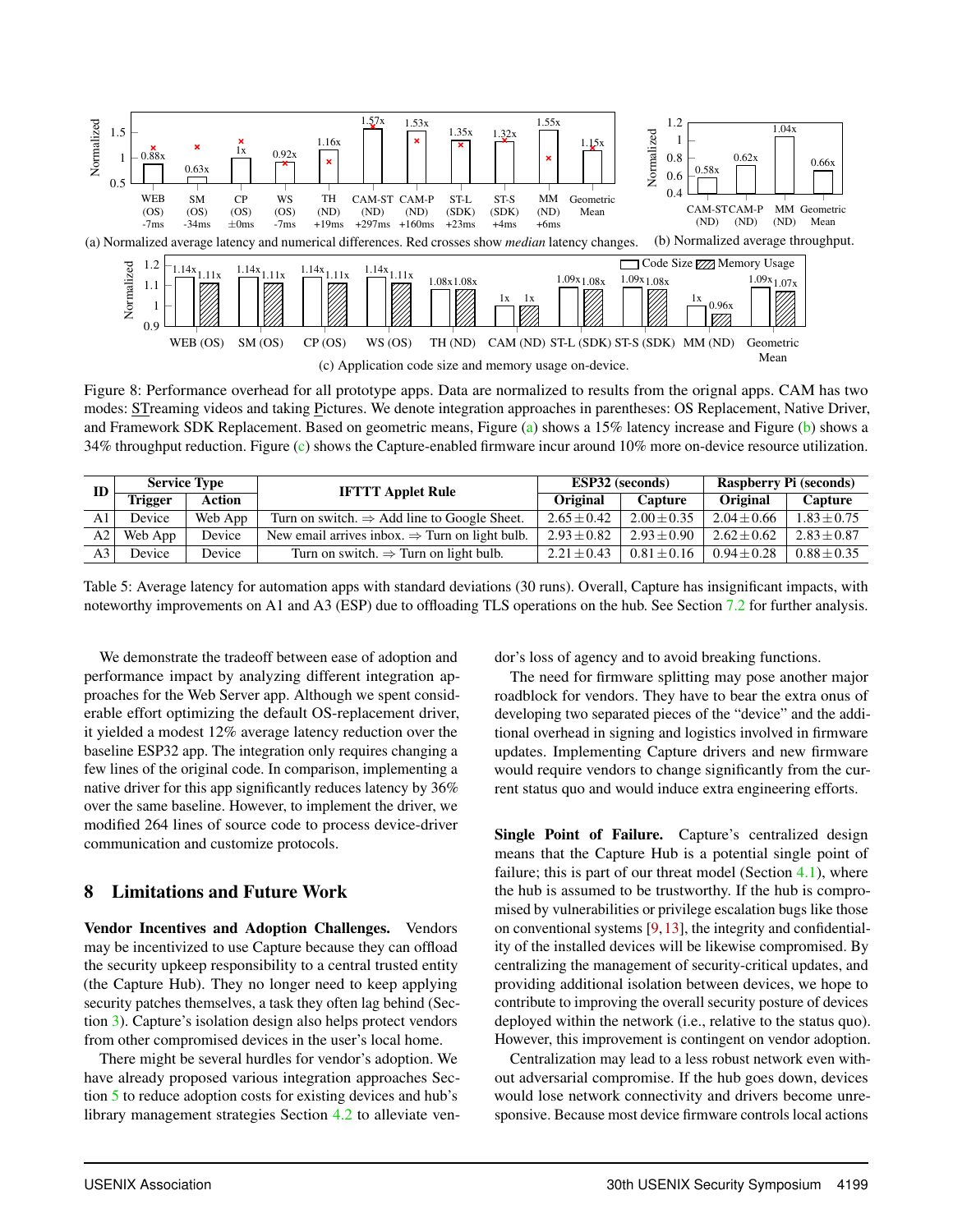(e.g., managing the on/off states for smart plugs), most devices should still function (e.g., through physical buttons on the device). Capture Hub failures, in this case, largely resemble network outages and router failures in current smart homes.

Protocol Compatibility. Since Capture isolates devices, link layer discovery and local network scanning no longer work. One such example is UPnP, an infamous protocol for posing security threats in IoT devices [40, 42] and recent exploits like CallStranger [82]. A future direction for our work is to provide a secure centralized discovery service on the Capture Hub itself with co-located drivers and shared libraries, substituting link layer discovery and mitigating fallout like CallStranger. With that said, many smart devices have companion smartphone apps that communicate with the device via a cloud service to support access to the device behind a home NAT. As communication through the cloud will not be impeded by our approach, we believe that the practical impact of Capture's isolation on everyday use will be minimal.

There are other potential security improvements, which are out of the scope of the current security goals for Capture and threat model. We do not support alternative wireless protocols such as BLE, Zigbee, and Z-Wave since Internet-based attacks over WiFi, the focus of our work, impose significant threats already. As future work, we can look into incorporating related works in securing other wireless protocols [36, 85] into Capture's centralized hub design. In addition, Capture does not address potential attacks due to weak security practices, such as the use of default credentials. However, Capture's Virtual Device Entity isolation blocks compromised devices from exploiting any other devices' vulnerabilities.

Augmenting Device Resources. Another opportunity that we have not explored is to use the hub's computation resources to augment the limited resources of local devices. Specifically, by introducing additional Capture APIs, we can extend the storage and processing capability of low-power microprocessors on the device to the hub.

Firmware Splitting. Capture proposes splitting monolithic firmware into remote and local components, an approach that could face practical challenges, such as data serialization, consistency, and fault tolerance. These issues are not uncommon to many distributed systems that make use of RPC-like components and have been studied extensively [7, 28, 29, 59, 67, 72–74, 77]. While our prototype implementation does not make use of all of these advances, Capture can benefit from this work to enhance its robustness and reliability. We view this as important future work.

#### 9 Related Work

IoT Network Security. Several prior efforts have looked at IoT security issues [80], and proposed augmenting current network designs to address them. Dreamcatcher [22] uses a network attribution method to prevent link-layer spoofing attacks. Simpson et al. [66], DeadBolt [39], and SecWIR [43] propose adding features and components on network routers to secure unencrypted traffic. HoMonit [85], Bark [36], and HanGuard [15] propose finer-grained network filtering rules and context-rich firewall designs.

Capture takes a similar network-based approach drawing inspiration from isolation techniques used in prior works [8, 22, 70]. However, we take a more direct and principled approach to reduce the attack surface by centralizing standard library management. Centralizing shared libraries introduces additional challenges, which previous work does not consider.

IoT Software Security. Several projects address vulnerabilities in various aspects of current IoT software development. Vigilia [70] introduces capability-based network access control to protect devices while supporting home automation applications. Each device has one *driver* program, which provides public APIs accessible by home automation programs. In comparison, Capture focuses on security issues in traditional smart device firmware; by decoupling networking components in the original firmware into their drivers, Capture provides a centralized mechanism for updating shared libraries across all devices. Other efforts [44, 50, 78] address security challenges in the application-layer of devices, such as operation logging, cloud backend services, and automation apps, which are complementary to our work.

IoT Frameworks and OSes. Both academia and industry have looked at the challenges of IoT software stacks for smart homes with heterogeneous IoT devices. HomeOS [19] proposes a unified PC-like platform to manage all local devices. Commercial IoT frameworks emphasize their security offerings and ease of management for third-party developers. Microsoft Azure Sphere [48], Particle OS [53], and AWS Greengrass [4] all provide services to manage device library updates on behalf of developers. These frameworks also include native support for application-level over-the-air upgrades, reducing the barrier for developers to patch bugs. Samsung Smart-Things Device SDK [62] reduces the developer burden of managing library updates by directly offering high-level APIs in the SDK (e.g., MQTT services). Developers do not need to worry about patching libraries, as long as they regularly update the SDK runtime.

While these frameworks help alleviate some of the developers' burden of library management, Capture offers several additional benefits. First, Capture has a secure isolation mechanism to protect against local malicious devices. Existing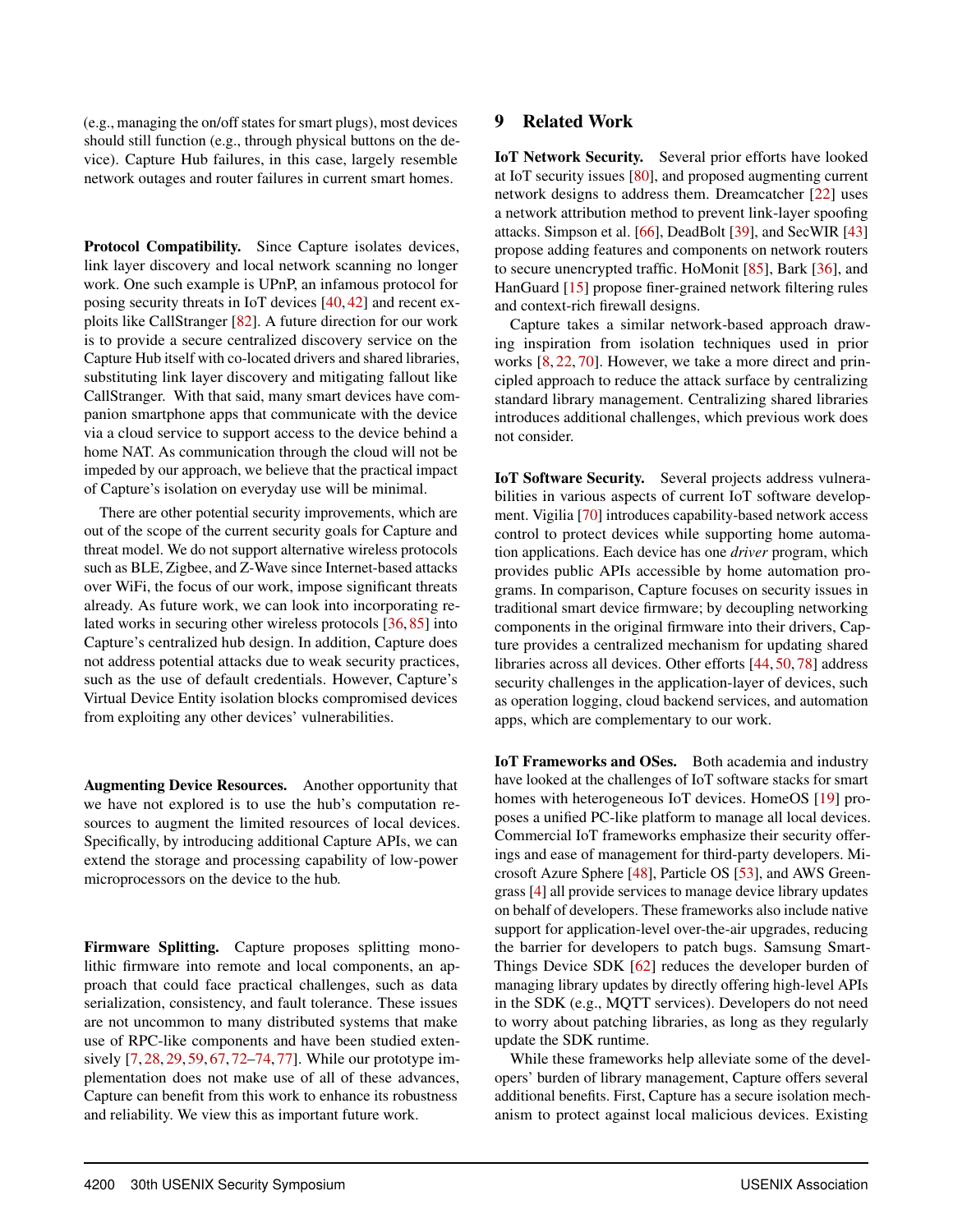frameworks cannot offer isolation since they manage devices from public cloud backends. Second, Capture devices can install custom libraries on devices' firmware based on their requirements. Even if these libraries are vulnerable, attackers cannot exploit these libraries due to the isolation we provide. Third, as an open system, Capture's integration approaches are cross-platform and do not require device vendors to lock in to specific embedded system OSes and chipsets. Finally, IoT frameworks (Particle Device OS, Azure Sphere) focus on higher-end micro-controllers with bundled costs of cloud services, which is not the norm. Most IoT vendors opt for inexpensive chips and platforms, with standalone firmware, which especially benefit from Capture's design.

#### 10 Conclusion

Similar to other complex software systems, modern IoT devices suffer from the same security threats arising from poorlymanaged outdated third-party libraries. We show that even the most popular smart device vendors fall behind the update schedules of critical libraries by hundreds of days, exposing users with even the latest device firmware to well-known vulnerabilities in the underlying libraries. These insights related to the usage of common third-party libraries across devices inspired the design of Capture, a software architecture for IoT firmware development. Capture provides mechanisms for centralized management of shared libraries by splitting functionality into the firmware on the device and a corresponding driver on a Capture Hub. Capture also provides strong isolation and security protections across devices and their drivers. Our evaluation results show that several example IoT devices can be modified to use Capture using one of our three integration approaches to get the security benefits of Capture with acceptable performance overheads.

Acknowledgement. We thank Jeremy Erickson, Haojian Jin and the members of the Synergy Labs for helpful discussions and feedback. Moreover, we greatly appreciate anonymous reviewers and our shepherd, Adwait Nadkarni, for their valuable comments and feedback. This work was partially supported by NSF Awards 1564009 and 1801472, Air Force Research Laboratory agreement number FA8750-15-2-0281, ONR Award N000141812618, and the Carnegie Mellon Cy-Lab Security and Privacy Institute.

#### References

[1] Alasdair Allan. The problem with throwing away a smart device. https://www.hackster.io/news/ the-problem-with-throwing-away-a-smartdevice-75c8b35ee3c7, 2020.

- [2] Alasdair Allan. Teardown of a smart plug (or two). https://www.hackster.io/news/teardownof-a-smart-plug-or-two-6462bd2f275b, 2020.
- [3] Omar Alrawi, Chaz Lever, Manos Antonakakis, and Fabian Monrose. SoK: Security evaluation of homebased IoT deployments. In *2019 IEEE Symposium on Security and Privacy*, 2019.
- [4] Amazon Web Services. AWS IoT Greengrass. https: //aws.amazon.com/greengrass/, 2020.
- [5] Manos Antonakakis, Tim April, Michael Bailey, Matt Bernhard, Elie Bursztein, Jaime Cochran, Zakir Durumeric, J. Alex Halderman, Luca Invernizzi, Michalis Kallitsis, Deepak Kumar, Chaz Lever, Zane Ma, Joshua Mason, Damian Menscher, Chad Seaman, Nick Sullivan, Kurt Thomas, and Yi Zhou. Understanding the mirai botnet. In *26th USENIX Security Symposium*, 2017.
- [6] Apache JMeter. https://jmeter.apache.org/, 2020.
- [7] Andrew D Birrell and Bruce Jay Nelson. Implementing remote procedure calls. *ACM Transactions on Computer Systems (TOCS)*, 1984.
- [8] Sudershan Boovaraghavan, Anurag Maravi, Prahaladha Mallela, and Yuvraj Agarwal. MLIoT: An end-to-end machine learning system for the Internet-of-Things. In *6th ACM/IEEE Conference on Internet of Things Design and Implementation*, IoTDI, 2021.
- [9] Sven Bugiel, Lucas Davi, Alexandra Dmitrienko, Thomas Fischer, Ahmad-Reza Sadeghi, and Bhargava Shastry. Towards taming privilege-escalation attacks on Android. In *NDSS*, 2012.
- [10] Daming D. Chen, Maverick Woo, David Brumley, and Manuel Egele. Towards automated dynamic analysis for Linux-based embedded firmware. In *NDSS*, 2016.
- [11] CNET. Search engine shodan knows where your toaster lives. https://www.cnet.com/how-to/shodandyn-botnet-searches-all-your-iot-devices/, 2015.
- [12] Computer Weekly. Third-party code bug left instagram users at risk of account takeovers. https://www. computerweekly.com/news/252489542/Thirdparty-code-bug-left-Instagram-users-atrisk-of-account-takeover, 2020.
- [13] Lucas Davi, Alexandra Dmitrienko, Ahmad-Reza Sadeghi, and Marcel Winandy. Privilege escalation attacks on Android. In *International Conference on Information Security*, 2010.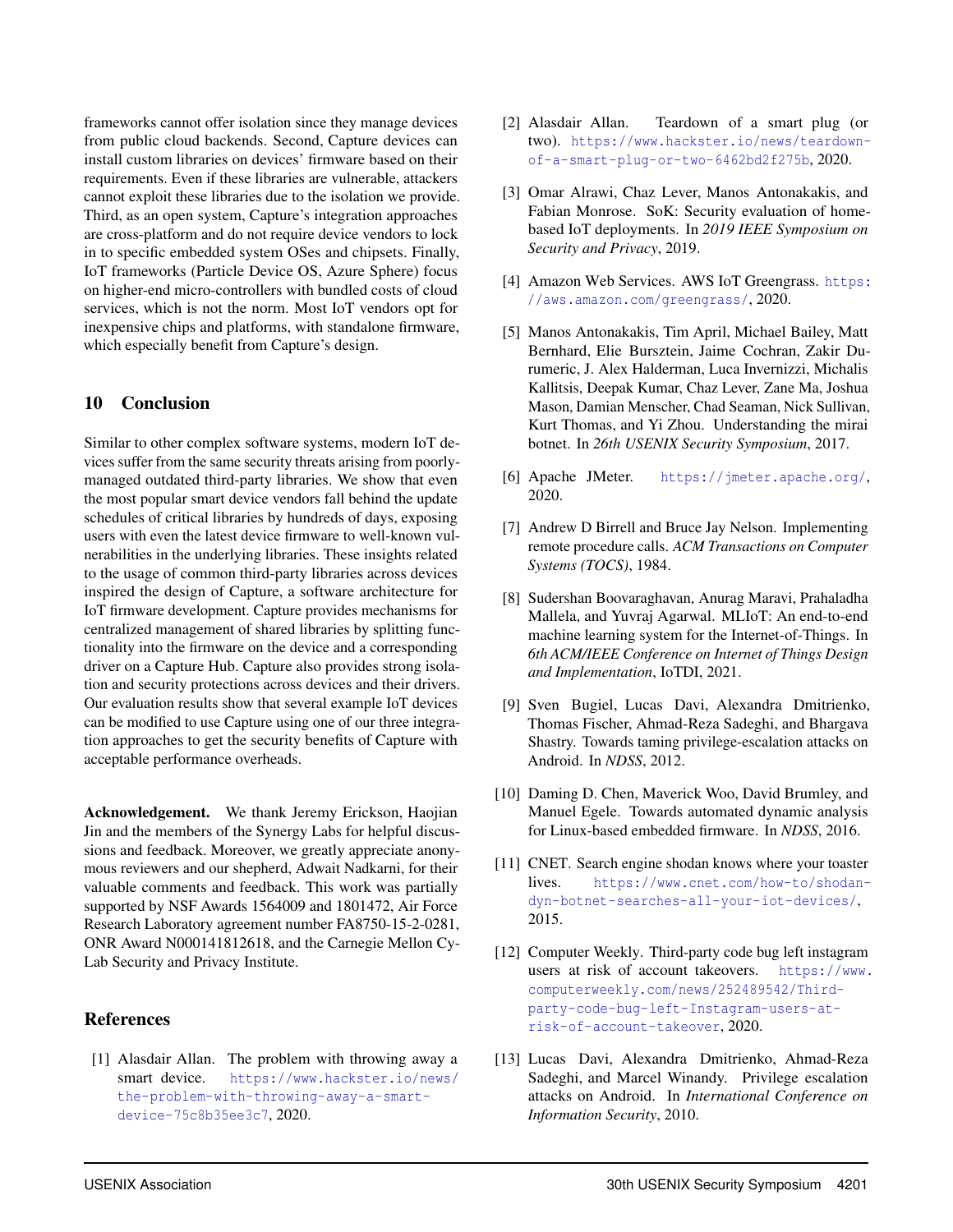- [14] Alexandre Decan, Tom Mens, and Eleni Constantinou. On the impact of security vulnerabilities in the npm package dependency network. In *15th International Conference on Mining Software Repositories*, MSR, 2018.
- [15] Soteris Demetriou, Nan Zhang, Yeonjoon Lee, XiaoFeng Wang, Carl A. Gunter, Xiaoyong Zhou, and Michael Grace. HanGuard: SDN-driven protection of smart home WiFi devices from malicious mobile apps. In *10th ACM Conference on Security and Privacy in Wireless and Mobile Networks*, WiSec, 2017.
- [16] Erik Derr, Sven Bugiel, Sascha Fahl, Yasemin Acar, and Michael Backes. Keep me updated: An empirical study of third-party library updatability on Android. In *2017 ACM SIGSAC Conference on Computer and Communications Security*, CCS, 2017.
- [17] Brian Dipert. Teardown: A WiFi smart plug for home automation. https://www.edn.com/teardown-a-wifi-smart-plug-for-home-automation/, 2020.
- [18] Brian Dipert. Teardown: WeMo switch is highly integrated. https://www.edn.com/teardown-wemoswitch-is-highly-integrated/, 2020.
- [19] Colin Dixon, Ratul Mahajan, Sharad Agarwal, A.J. Brush, Bongshin Lee, Stefan Saroiu, and Paramvir Bahl. An operating system for the home. In *9th USENIX Symposium on Networked Systems Design and Implementation*, NSDI, 2012.
- [20] Ruian Duan, Ashish Bijlani, Meng Xu, Taesoo Kim, and Wenke Lee. Identifying open-source license violation and 1-day security risk at large scale. In *2017 ACM SIGSAC Conference on Computer and Communications Security*, CCS, 2017.
- [21] Zakir Durumeric, David Adrian, Ariana Mirian, Michael Bailey, and J. Alex Halderman. A search engine backed by Internet-wide scanning. In *2015 ACM SIGSAC Conference on Computer and Communications Security*, CCS, 2015.
- [22] Jeremy Erickson, Qi Alfred Chen, Xiaochen Yu, Erinjen Lin, Robert Levy, and Z. Morley Mao. No one in the middle: Enabling network access control via transparent attribution. In *2018 ACM ASIA Conference on Computer and Communications Security*, AsiaCCS, 2018.
- [23] ESP32.NET. The internet of things with ESP32. http: //esp32.net/, 2020.
- [24] Espressif. [SDK release] esp8266-nonos-sdk-v1.5.0-15- 11-27. https://bbs.espressif.com/viewtopic. php?f=46&t=1442, 2015.
- [25] Espressif. We just hit a new major milestone. https://www.espressif.com/en/media\_ overview/news/espressif-achieves-100 million-target-iot-chip-shipments, 2018.
- [26] Espressif. ESP32 series datasheet. https: //www.espressif.com/sites/default/files/ documentation/esp32\_datasheet\_en.pdf, 2020.
- [27] Espressif. WolfSSL for ESP-IDF. https://github. com/espressif/esp-wolfssl, 2020.
- [28] Google. Protocol buffers. https://developers. google.com/protocol-buffers, 2020.
- [29] gRPC a high-performance, open source universal rpc framework. https://grpc.io/, 2020.
- [30] Hang Guo and John Heidemann. Detecting IoT devices in the internet (extended). Technical Report ISI-TR-726B, USC/Information Sciences Institute, 2018.
- [31] Hackaday.io. 382 projects tagged with "ESP32". https: //hackaday.io/projects?tag=ESP32, 2020.
- [32] Jun Han, Albert Jin Chung, Manal Kumar Sinha, Madhumitha Harishankar, Shijia Pan, Hae Young Noh, Pei Zhang, and Patrick Tague. Do you feel what I hear? enabling autonomous IoT device pairing using different sensor types. In *2018 IEEE Symposium on Security and Privacy*, 2018.
- [33] Armijn Hemel, Karl Trygve Kalleberg, Rob Vermaas, and Eelco Dolstra. Finding software license violations through binary code clone detection. In *8th Working Conference on Mining Software Repositories*, MSR, 2011.
- [34] Tejun Heo. Control group v2. https://www.kernel. org/doc/Documentation/cgroup-v2.txt, 2015.
- [35] David Hodson. Nest learning thermostat 2nd generation teardown. https://www.ifixit.com/Teardown/ Nest+Learning+Thermostat+2nd+Generation+ Teardown/13818, 2020.
- [36] James Hong, Amit Levy, Laurynas Riliskis, and Philip Levis. Don't talk unless i say so! securing the Internet of things with default-off networking. In *3rd ACM/IEEE International Conference on Internet-of-Things Design and Implementation*, IoTDI, 2018.
- [37] hostapd. https://w1.fi/hostapd/, 2020.
- [38] IFTTT. https://www.ifttt.com, 2020.
- [39] Ronny Ko and James Mickens. DeadBolt: Securing IoT deployments. In *Applied Networking Research Workshop*, ANRW, 2018.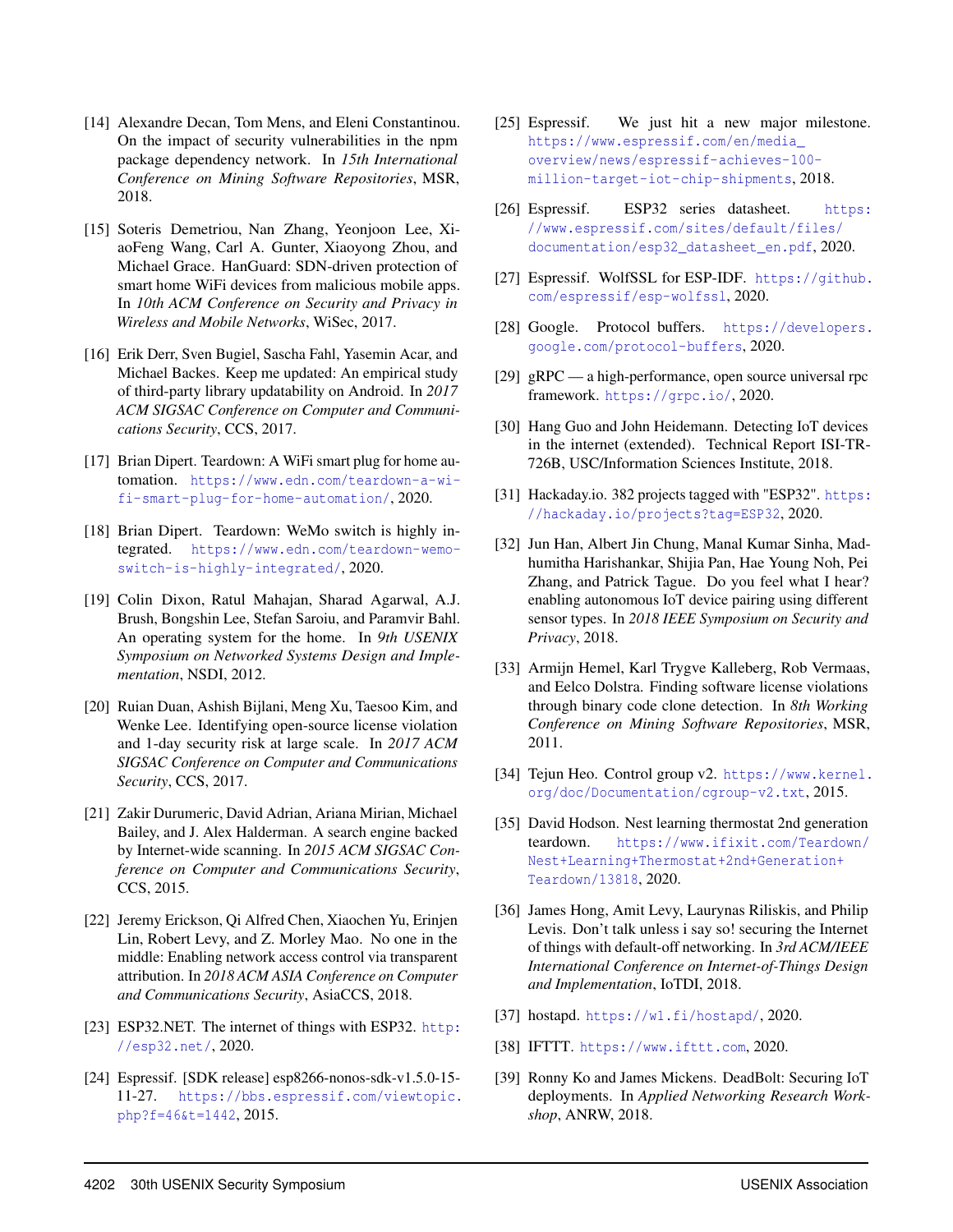- [40] Deepak Kumar, Kelly Shen, Benton Case, Deepali Garg, Galina Alperovich, Dmitry Kuznetsov, Rajarshi Gupta, and Zakir Durumeric. All things considered: An analysis of IoT devices on home networks. In *28th USENIX Security Symposium*, 2019.
- [41] Tobias Lauinger, Chaabane Abdelberi, Sajjad Arshad, William Robertson, Christo Wilson, and Engin Kirda. Thou shalt not depend on me: Analysing the use of outdated JavaScript libraries on the web. In *NDSS*, 2017.
- [42] The Security Ledger. Devices' UPnP service emerges as key threat to home IoT networks. https://securityledger.com/2019/03/devicesupnp-service-emerges-as-key-threat-tohome-iot-networks/, 2020.
- [43] Xinyu Lei, Guan-Hua Tu, Chi-Yu Li, Tian Xie, and Mi Zhang. SecWIR: Securing smart home IoT communications via wi-fi routers with embedded intelligence. In *18th International Conference on Mobile Systems, Applications, and Services*, MobiSys, 2020.
- [44] Chieh-Jan Mike Liang, Börje F. Karlsson, Nicholas D. Lane, Feng Zhao, Junbei Zhang, Zheyi Pan, Zhao Li, and Yong Yu. SIFT: Building an internet of safe things. In *14th International Conference on Information Processing in Sensor Networks*, IPSN, 2015.
- [45] Linux containers. https://linuxcontainers.org/, 2020.
- [46] Xianghang Mi, Feng Qian, Ying Zhang, and XiaoFeng Wang. An empirical characterization of IFTTT: ecosystem, usage, and performance. In *2017 Internet Measurement Conference*, IMC, 2017.
- [47] MichMich. MagicMirror. https://github.com/ MichMich/MagicMirror, 2020.
- [48] Microsoft Azure. Azure Sphere. https://azure. microsoft.com/en-us/services/azure-sphere/, 2020.
- [49] Asuka Nakajima, Takuya Watanabe, Eitaro Shioji, Mitsuaki Akiyama, and Maverick Woo. A pilot study on consumer IoT device vulnerability disclosure and patch release in japan and the united states. In *2019 ACM Asia Conference on Computer and Communications Security*, AsiaCCS, 2019.
- [50] Hung Nguyen, Radoslav Ivanov, Linh T.X. Phan, Oleg Sokolsky, James Weimer, and Insup Lee. LogSafe: Secure and scalable data logger for IoT devices. In *3rd ACM/IEEE International Conference on Internet-of-Things Design and Implementation*, IoTDI, 2018.
- [51] OpenSSL. Release strategy. https://www.openssl. org/policies/releasestrat.html, 2020.
- [52] OpenSSL changelog. https://www.openssl.org/ news/changelog.html, 2020.
- [53] Particle device OS. https://www.particle.io/ device-os/, 2020.
- [54] phodal/awesome-iot. A collaborative list of great resources about IoT framework, library, OS, platform. https://github.com/phodal/awesome-iot# library, 2020.
- [55] Raspberry Pi. Issue: cpuset disabled #1950. https: //github.com/raspberrypi/linux/issues/1950, 2020.
- [56] Raspberry Pi 4 specification. https://www. raspberrypi.org/products/raspberry-pi-4 model-b/specifications/, 2020.
- [57] Dark Reading. Over 80% of medical imaging devices run on outdated operating systems. https://www.darkreading.com/iot/over-80--of-medical-imaging-devices-run-onoutdated-operating-systems/d/d-id/1337273, 2020.
- [58] Red Hat. What is the maximum number of interface aliases supported in Red Hat Enterprise Linux? https: //access.redhat.com/solutions/40500, 2020.
- [59] Muzammil Abdul Rehman and Paul Grosu. RPC is not dead: Rise, fall and the rise of remote procedure calls. http://dist-prog-book.com/chapter/ 1/rpc.html, 2017.
- [60] RTInsights. IoT devices still exposed, vast majority of traffic unencrypted. https://www.rtinsights.com/ iot-security-remains-lacklustre/, 2020.
- [61] RTInsights. Malware attacks IoT devices running windows 7. https://www.rtinsights.com/malwareiot-windows-7/, 2020.
- [62] Samsung SmartThings. Direct-connected device SDK. https://smartthings.developer. samsung.com/docs/devices/direct-connecteddevices/overview.html, 2020.
- [63] Samsung SmartThings. SmartThings device SDK. https://github.com/SmartThingsCommunity/stdevice-sdk-c, 2020.
- [64] Senrio. 400,000 publicly available IoT devices vulnerable to single flaw. https://blog.senr.io/ blog/400000-publicly-available-iot-devicesvulnerable-to-single-flaw, 2016.